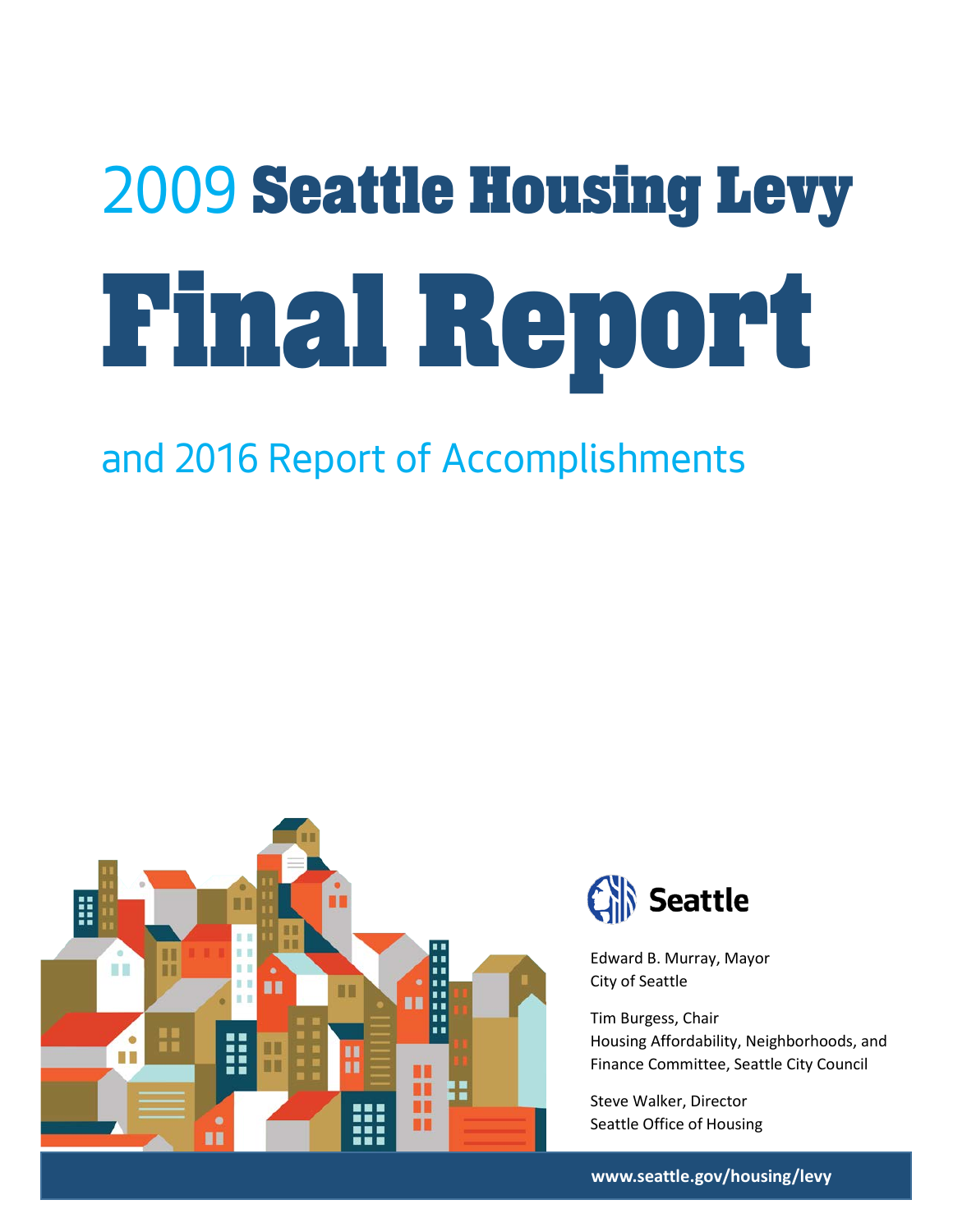# HOUSING LEVY OVERSIGHT COMMITTEE

Doug Ito, Chair, SMR Architects Beth Boram, Beacon Development Group Vallerie Fisher, Southeast Seattle Resident Betsy Hunter, Plymouth Housing Group Erin Christensen Ishizaki, Mithun Ann Melone, U.S. Bancorp Colin Morgan-Cross, Mercy Housing Northwest Leslie Brinson Price, Office of Mayor Edward B. Murray Kristin Pula, HomeSight Traci Ratzliff, City Council Central Staff Kelly Rider, King County, Community and Human Services Alice Shobe, Amazon Doug Vann, Tashiro Kaplan Lofts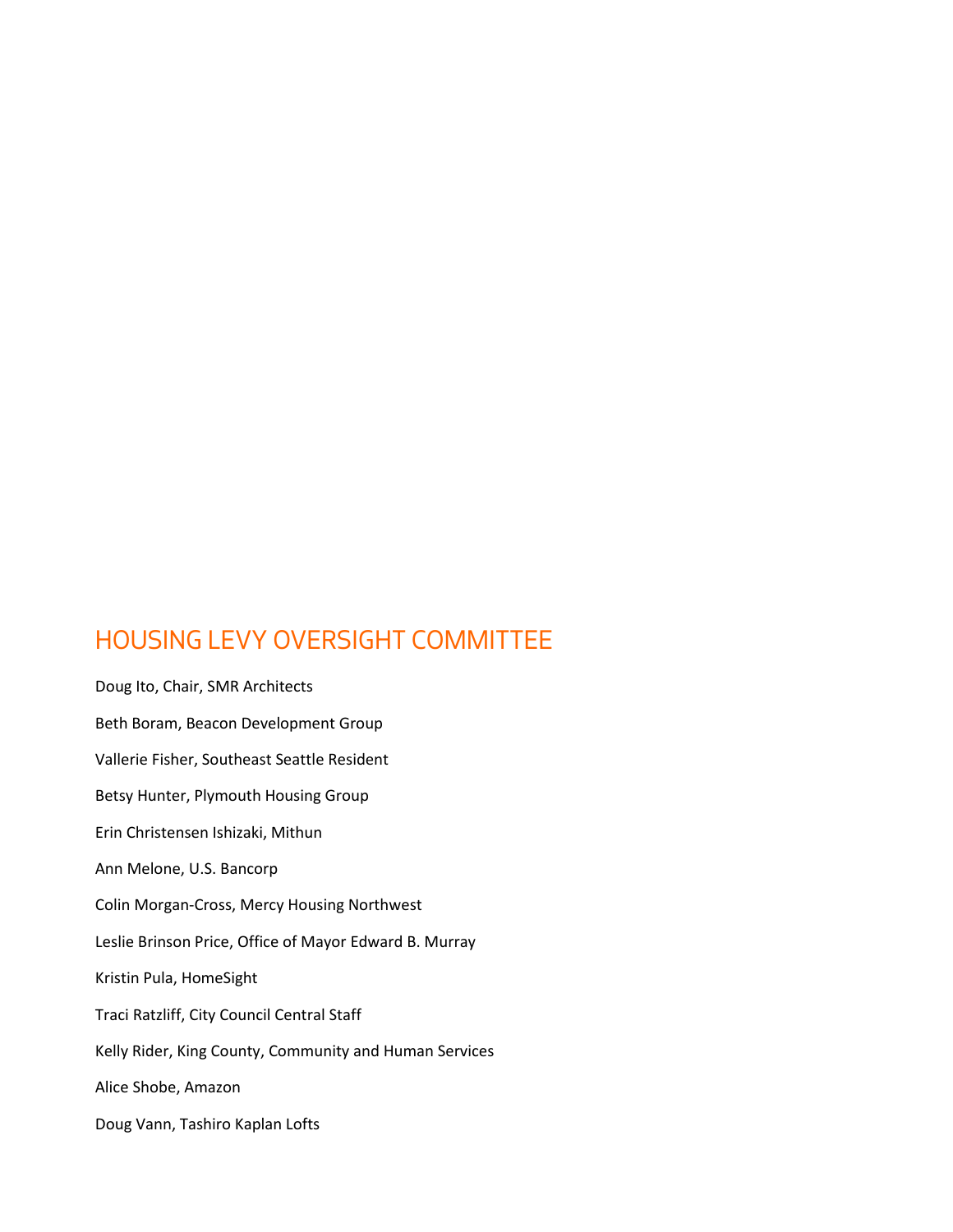

# **Housing Levy Oversight Committee**

We are pleased to present this Report of Accomplishments for the 2009 Housing Levy.

Each program of the 2009 Housing Levy exceeded the goals promised to Seattle voters. The largest program, Rental Production and Preservation, added 2,527 affordable rental units and reinvested in 400 existing units, far exceeding its goal of 1,670 additional units. This core levy program builds new rental housing, funds acquisition and rehabilitation of existing buildings, and reinvests in low-income housing to extend the useful life of the building. These affordable rental homes are available for lowincome Seattle residents for 50 years or more.

This strong performance is a testament to the flexible design of levy and the long-established collaboration between the City, housing providers, and many other public and private partners. Over the course of the 2009 Housing Levy, Seattle experienced enormous changes in the housing market and the availability of capital resources. During the economic downturn, levy production got a head start with lower development costs, and limited competition for tax credit equity and other resources. In recent years, production has become more expensive, but housing providers continued to seize opportunities to create high quality affordable homes. Over the course of these changes, levy funding made it possible for housing providers to secure sites and funding, leveraging an average of \$3 for each \$1 of City funding, to meet City housing priorities.

The levy is also a key resource in advancing the City's commitment to produce affordable housing throughout the city. The map of project locations over the past seven years shows how levy investments align with City fair housing and equitable development goals. Housing was developed or preserved in high cost areas with access to many services and amenities, and in areas with rising costs where housing investments help to prevent displacement of low-income residents and cultural communities. And, affordable housing investments capitalized on the expansion high capacity transit under Sound Transit 2, with affordable housing located at or near four light rail stations.

The levy demonstrated its promise to serve a range of populations, from people exiting homelessness to seniors to low wage workers. Demographic data on levy funded housing residents shows that the levy continues to advance our City's racial and social equity goals.

The new Housing Levy, beginning this year, will strive once again to meet and exceed promises to Seattle voters. Today's high cost market is challenging for housing development, and competition is fierce for building sites and subsidy sources for construction, building operations and services. The creativity, adaptability, and commitment shown in past levies will help produce a successful 2016 Housing Levy.

Doug Ito, Chair Housing Levy Oversight Committee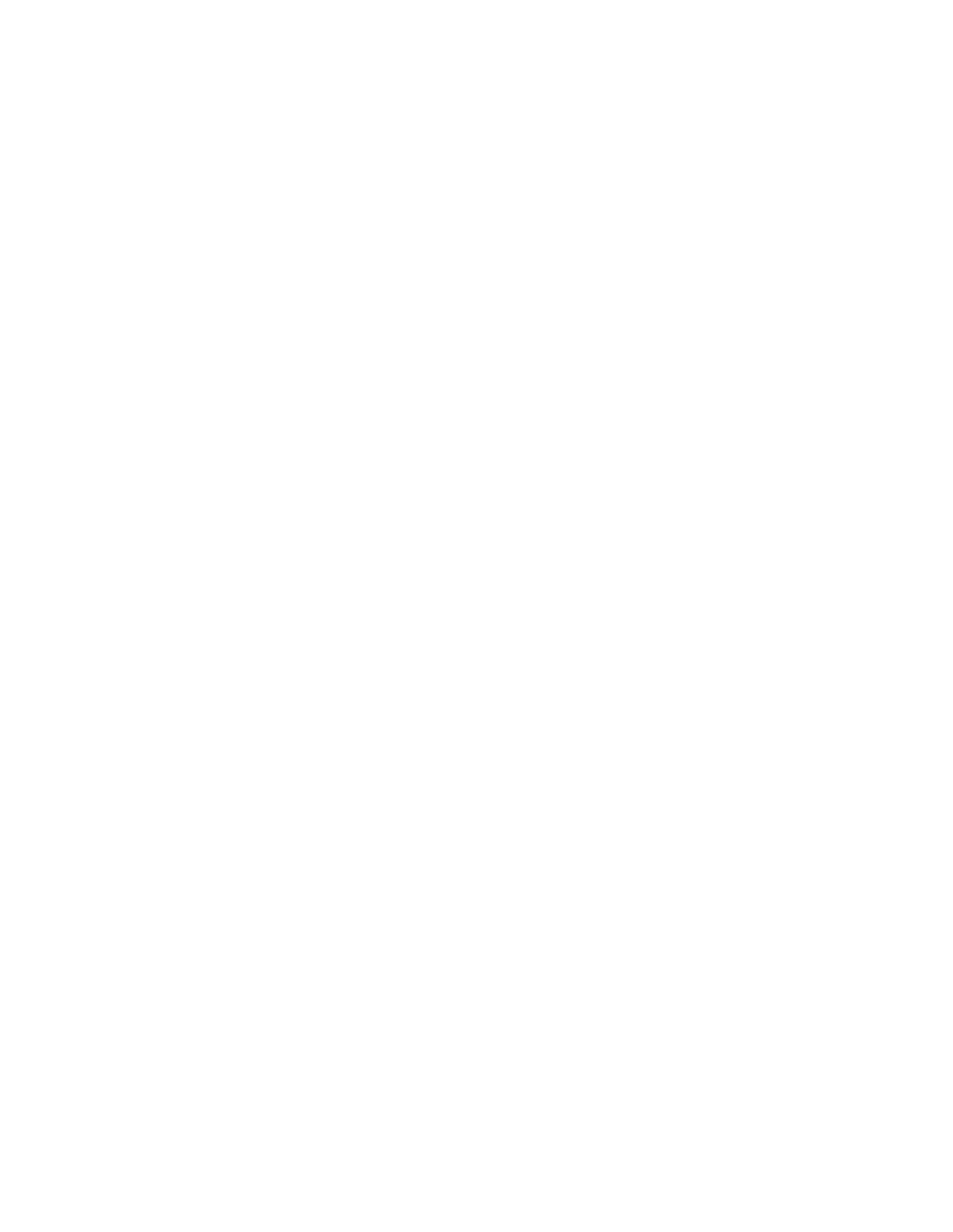# TABLE OF CONTENTS

| 2009 Seattle Housing Levy Final Report 1      |
|-----------------------------------------------|
|                                               |
| • Rental Production and Preservation  7       |
| • Acquisition and Opportunity Loans  12       |
| • Operating and Maintenance  13               |
| • Rental Assistance/Homelessness Prevention14 |
|                                               |
| Levy Funding Policies and Administration  18  |

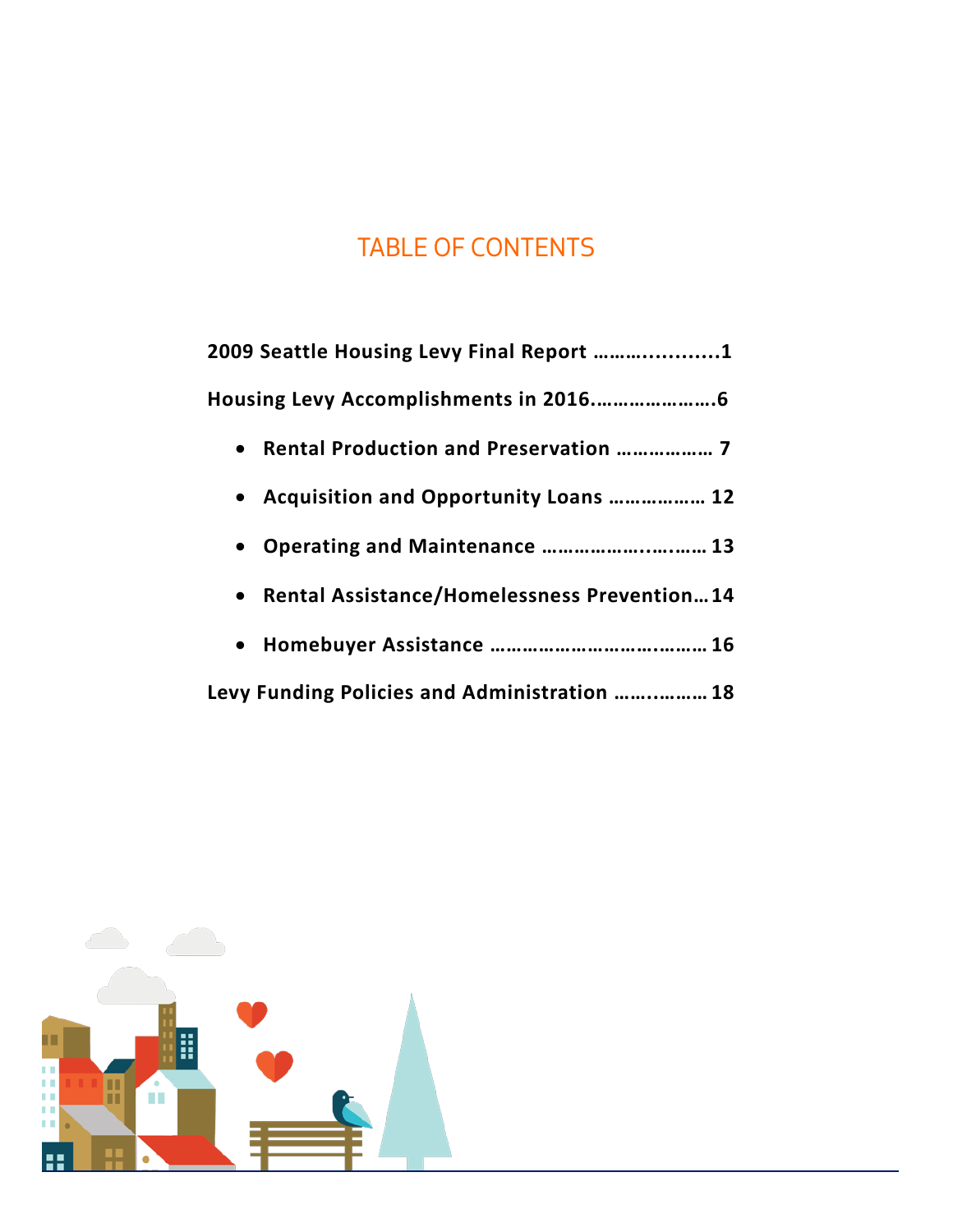# **2009 HOUSING LEVY FINAL REPORT**

# **Successful Completion of the 2009 Seattle Housing Levy!**

The Housing Levy approved by Seattle voters in 2009 ended in December 2016. Each of the five levy programs exceeded goals. In August 2016, Seattle voted to replace and expand the levy, doubling our investment in housing assistance for the next seven years.











**Rental Production and Preservation:** funds new housing construction and acquisition and rehabilitation projects -- the housing remains affordable for low-income Seattle residents for 50 years or more. The program invested \$104 million in 38 housing developments, creating 2,527 affordable apartments, far exceeding the levy goal of 1,670 units. The program also funded critical upgrades to extend the useful life of four lowincome buildings with 410 units.

**Acquisition and Opportunity Loans**: offered in the first three years of the levy to make strategic site acquisitions during the economic downturn. The loans were repaid when permanent financing was secured. The program exceeded its production goal -- owners secured sites for 234 rental and ownership units and the projects are all now completed.

**Operating and Maintenance:** provides annual subsidies for 20 years or more for buildings that serve extremely low-income and homeless residents. Levy operating subsidies, matched with other operating and services funding, allow residents to pay very low rents. Program awards of \$13.2 million to date meet the levy goal of 220 units supported; \$1.2 million is available for housing still under development.

**Rental Assistance and Homelessness Prevention:** funds short term rent assistance that is combined with housing search and stability services. The program assisted 3,185 households, preventing eviction and homelessness or helping them transition from homelessness to stable housing.

**Homebuyer Assistance:** creates affordable homeownership opportunities through low-interest deferred loans to first-time homebuyers and loans to nonprofit organizations developing for sale homes that will be permanently affordable. Over seven years the program awarded funds that will assist 191 buyers, exceeding the program goal. To date, 161 homebuyers have purchased homes.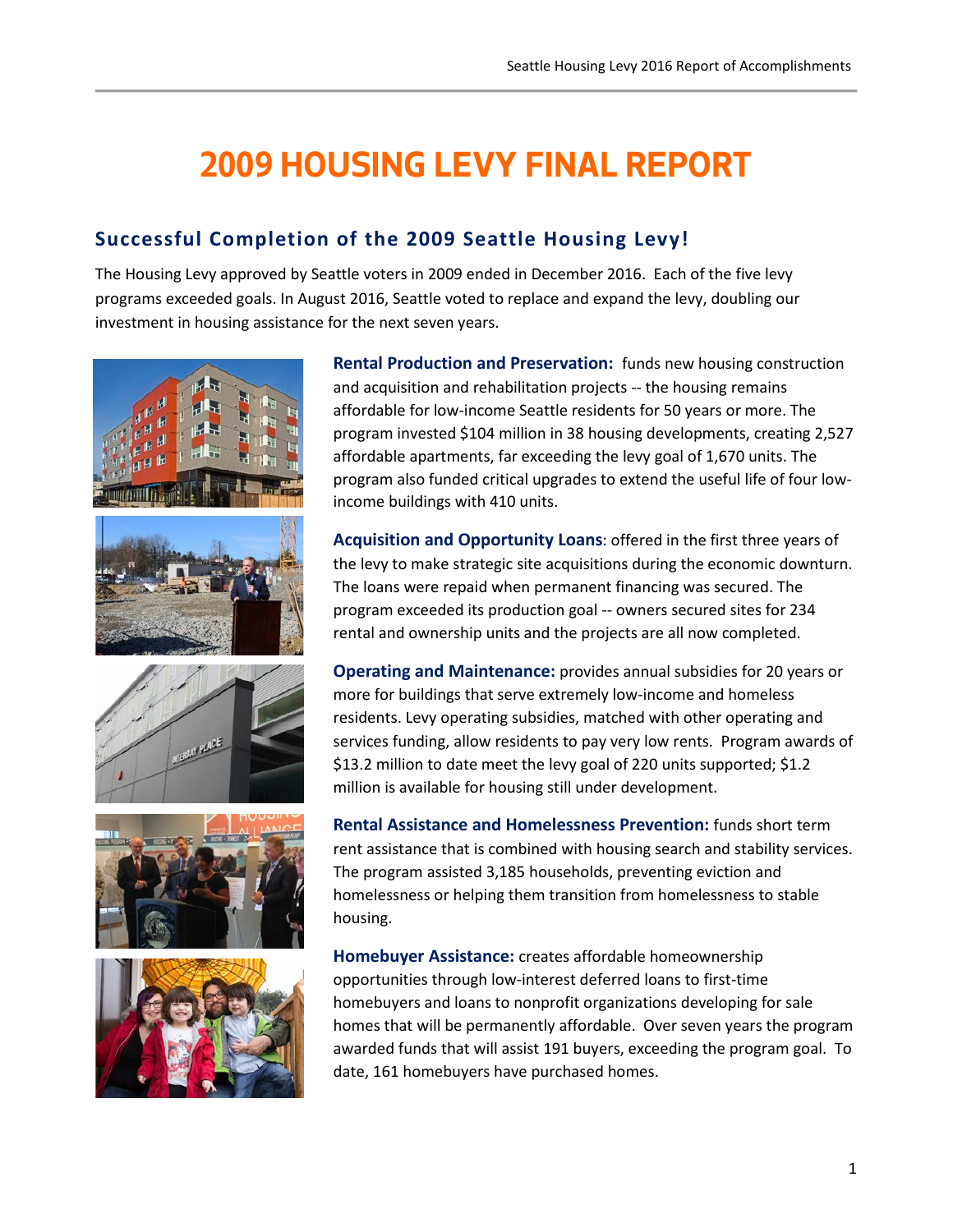## **Economic Impact of Levy Capital Investments**

The Levy's capital investment produces significant economic returns to Seattle. The Rental Production and Preservation Program invested \$104 million, which combined with other City funding leveraged over \$3 for each City dollar. **The total investment in housing development over seven years exceeded \$788 million, which creates construction jobs and ongoing employment, and generates State and local revenue.** Based on economic modeling by the National Association of Home Builders, the Levy's investment in 42 new and existing rental housing projects will result in \$343.4 million in income for construction workers and local businesses, \$65 million in local government revenue, and 4,729 construction-related jobs. The Levy's recurring economic impacts are \$77.6 million in business and employment income annually, \$14.8 million in local government revenue annually, and 1,292 ongoing jobs.

|                                                                                 | <b>Funding</b>                                   |                                                 | <b>Housing Produced</b>        |                                                | Status:                                       |
|---------------------------------------------------------------------------------|--------------------------------------------------|-------------------------------------------------|--------------------------------|------------------------------------------------|-----------------------------------------------|
| <b>Levy Program</b>                                                             | <b>Total Levy</b><br><b>Funding</b><br>2010-2016 | <b>Funding</b><br><b>Committed</b><br>2010-2016 | <b>Levy Goals</b><br>2010-2016 | <b>Housing</b><br><b>Outcomes</b><br>2010-2016 | <b>Meeting or</b><br><b>Exceeding</b><br>goal |
| <b>Rental Production &amp;</b>                                                  | \$104 M                                          | \$104 M                                         | 1,670<br>rental units          | 2,527<br>units added                           | $\checkmark$                                  |
| <b>Preservation</b>                                                             |                                                  |                                                 | no goal for<br>reinvestment    | 410<br>reinvestment                            | $\checkmark$                                  |
| <b>Acquisition &amp;</b><br>Opportunity Loans <sup>1</sup>                      | \$6.5 M                                          | \$7.9 M                                         | 175<br>housing units           | 234                                            | $\checkmark$                                  |
| <b>Operating &amp;</b><br>Maintenance <sup>2</sup>                              | \$14.4 M                                         | \$13.2 M                                        | 220<br>rental units            | 220                                            | $\checkmark$ +                                |
| <b>Rental Assistance and</b><br><b>Homelessness</b><br>Prevention $(2012-16)^3$ | \$4.25 M                                         | \$4.1 M                                         | 3,025<br>households            | 3,185                                          | $\checkmark$ +                                |
| Homebuyer<br>Assistance <sup>4</sup>                                            | \$9.1 M                                          | \$7.7 M                                         | 180 home<br>purchases          | 191<br>projected                               | $\checkmark$ +                                |

## **2009 Housing Levy – Summary of Funding and Production**

<sup>1</sup> *Acquisition & Opportunity Loans were short-term loans made with other Levy program funds and then repaid. The projects subsequently received Levy funds for permanent financing. In this table the units are shown as production for both the A & O Loan and the Rental or Homebuyer program.*

2  *O&M funds are awarded in the year prior to project opening*. *The balance of \$1.2 million will be available in 2017 for Levy projects currently under development.* 

- <sup>3</sup> *A balance of \$150,000 will be expended in 2017 Homelessness Prevention contracts.*
- <sup>4</sup> *Due in part to loan repayments resulting from low interest rates, \$4.8 million in remaining funds and loan repayments will be carried forward into the 2016 Housing Levy Homeownership Program.*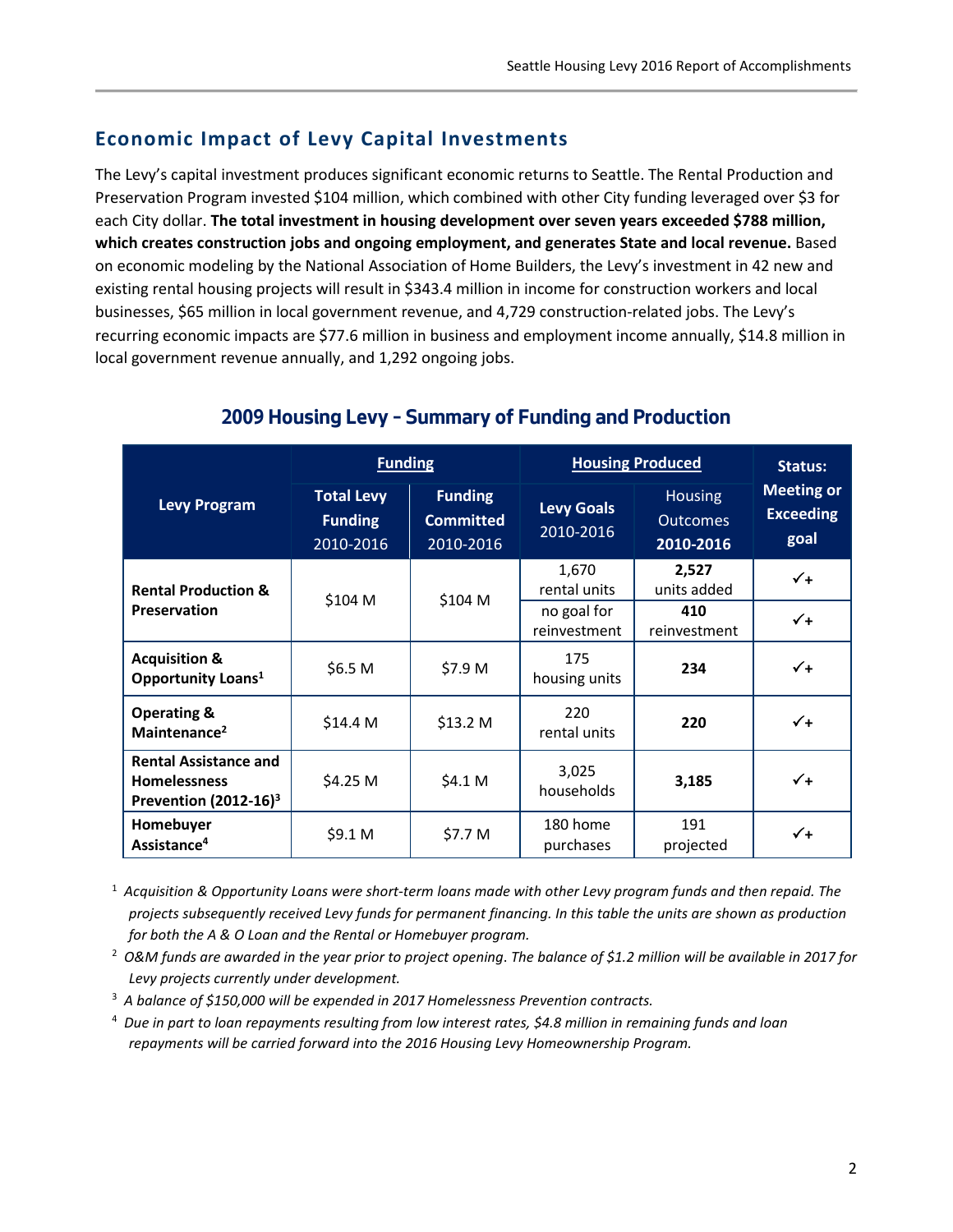# **Affordable Housing Opportunities Throughout the City**

Levy rental and homeownership investments were made locations throughout the city. Locations with frequent transit service are a priority. The Levy strives to provide housing opportunity in higher cost areas where few affordable options are available, as well as to invest in lower-income communities facing rising housing costs that put residents at risk of displacement.











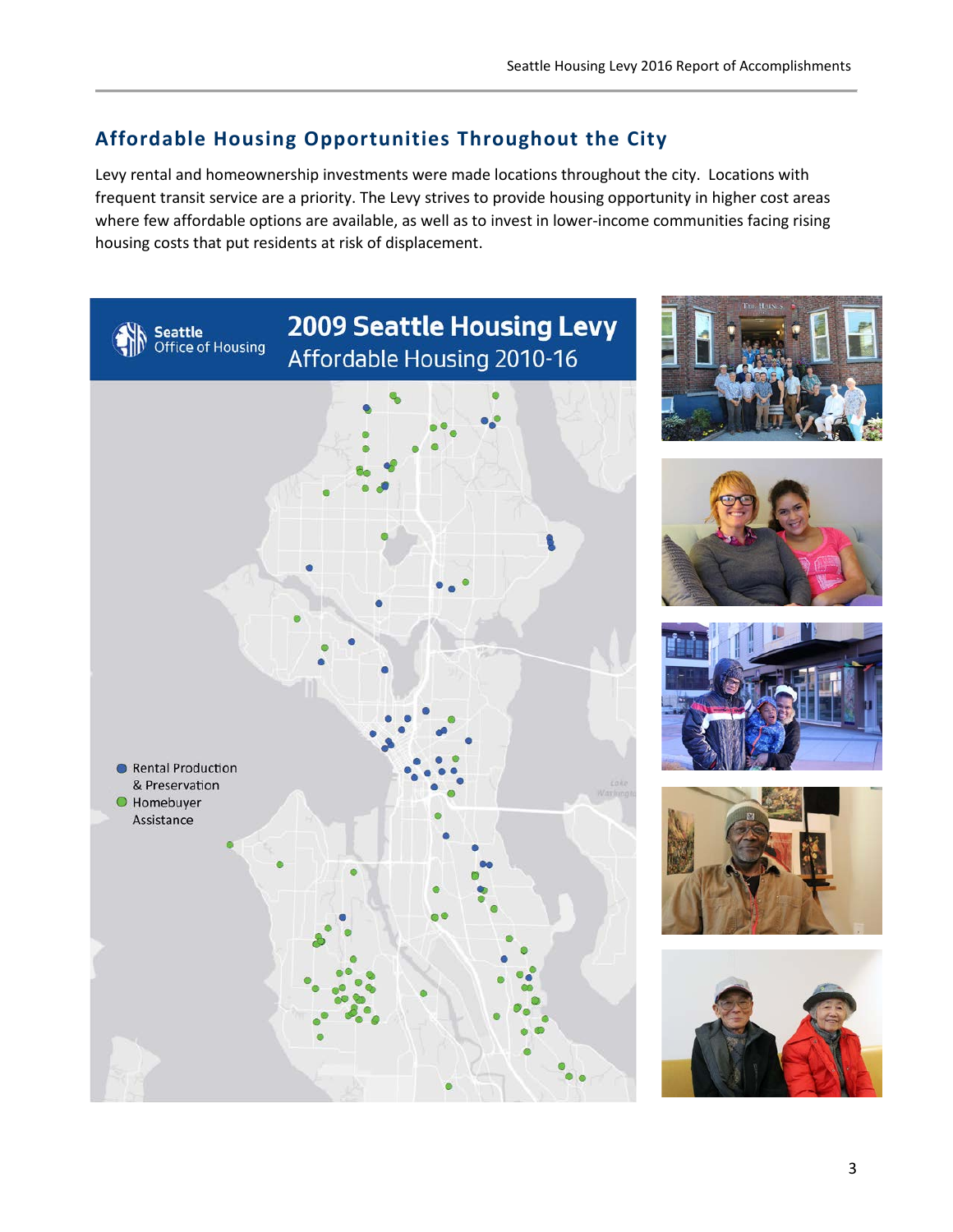## **Meeting the Needs of a Diverse City**

The Housing Levy is one of the City's most important tools to address economic and racial disparities in housing and make Seattle a more equitable city. Housing Levy funding directly assists some of the most vulnerable people in our community – homeless families and individuals, seniors and people with disabilities living on fixed incomes – as well as people working for low wages who struggle to make ends meet. Racial disparities in housing exist among each of these groups. One important measure of disparity is severe cost burden. Among Seattle residents, extremely low income households, people of color, and seniors are all more likely to pay more than half their income for rent and other housing costs.



#### **Severely Cost-Burdened Households, By Race**

Percentage Paying More than Half of Income for Housing Costs

U.S. Census Bureau 2006-2010 American Community Survey 5-Year Average, Seattle

#### **Residents Served in City-funded Rental Housing**

Through investment of Levy and other housing funds over the past 35 years, there are now 13,873 income and rent restricted rentals for lower-income Seattle residents in City-funded buildings. In addition, over 900 homebuyers purchased their first home with affordable City-funded loans.

All Levy programs collect demographic data about the households served to ensure that programs are serving those most in need. Demographic data for rental housing is shown here. Demographic data for households receiving rental assistance during the 2009 Levy is on page 15, and data for homebuyers is on page 17.

All rental properties that have been in operation for a year or more report demographic data for households who reside in the housing over the course of the year. *In 2015, the most recent available data, 13,515 households were served in 10,922 City-regulated rental housing units.*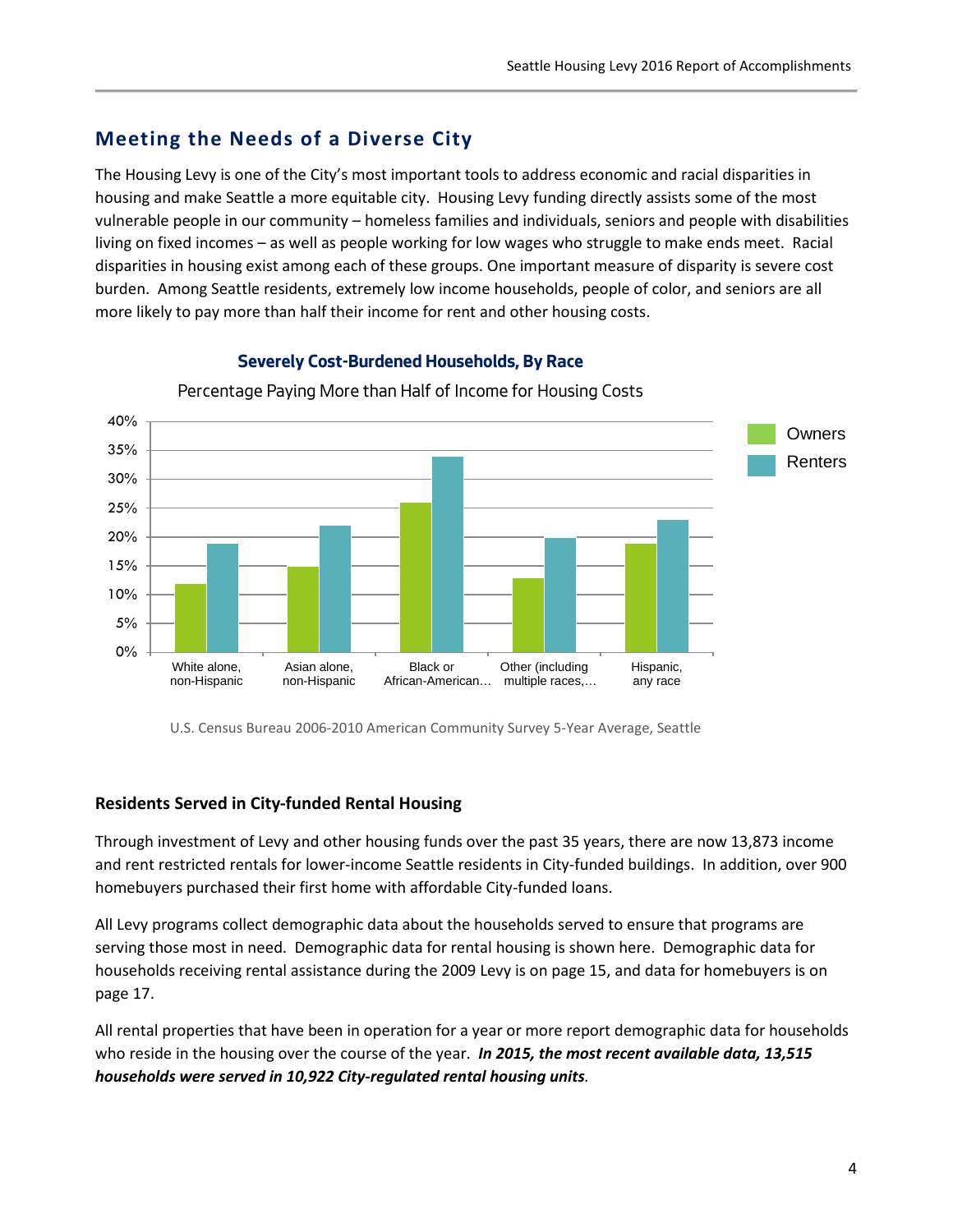Race/Ethnicity: City-funded housing serves a higher proportion of people of color, 67%, than is represented in Seattle's lower-income renter population. The table below shows resident race and ethnicity compared to Seattle renter households below 80% of median income. Black/African American households make up 30% of residents in City-funded housing, compared to 12% of low-income Seattle renters.

Special Needs Residents: Just over half (54%) of households residing in City-regulated housing in 2015 were identified as having special needs. The largest categories were seniors/frail elderly, mental illness/chemical dependency, and multiple special needs. Some residents, but not all, resided in housing where on-site services were provided for the resident population. Others occupied affordable apartments available to any income-eligible household and received services from community-based providers.

| <b>Demographics - Race</b>                                                                                      | <b>Rental Housing</b><br>Program* | <b>Seattle Renters,</b><br><80%AMI** |  |  |
|-----------------------------------------------------------------------------------------------------------------|-----------------------------------|--------------------------------------|--|--|
| White                                                                                                           | 43%                               | 61%                                  |  |  |
| Black/African American                                                                                          | 30%                               | 12%                                  |  |  |
| Asian/Pacific Islander                                                                                          | 13%                               | 15%                                  |  |  |
| <b>Hispanic</b>                                                                                                 | 5%                                | 8%                                   |  |  |
| Multi-Racial                                                                                                    | 6%                                | 4%                                   |  |  |
| American Indian, Alaska Native                                                                                  | 3%                                | 1%                                   |  |  |
| * Seattle Office of Housing, 2015 occupancy data<br>** U.S. Census Bureau 2006-2010 ACS 5-Year Average, Seattle |                                   |                                      |  |  |

#### **Special Needs Households Served in Office of Housing Rental Portfolio**



7,264 households in 2015 (most recent data)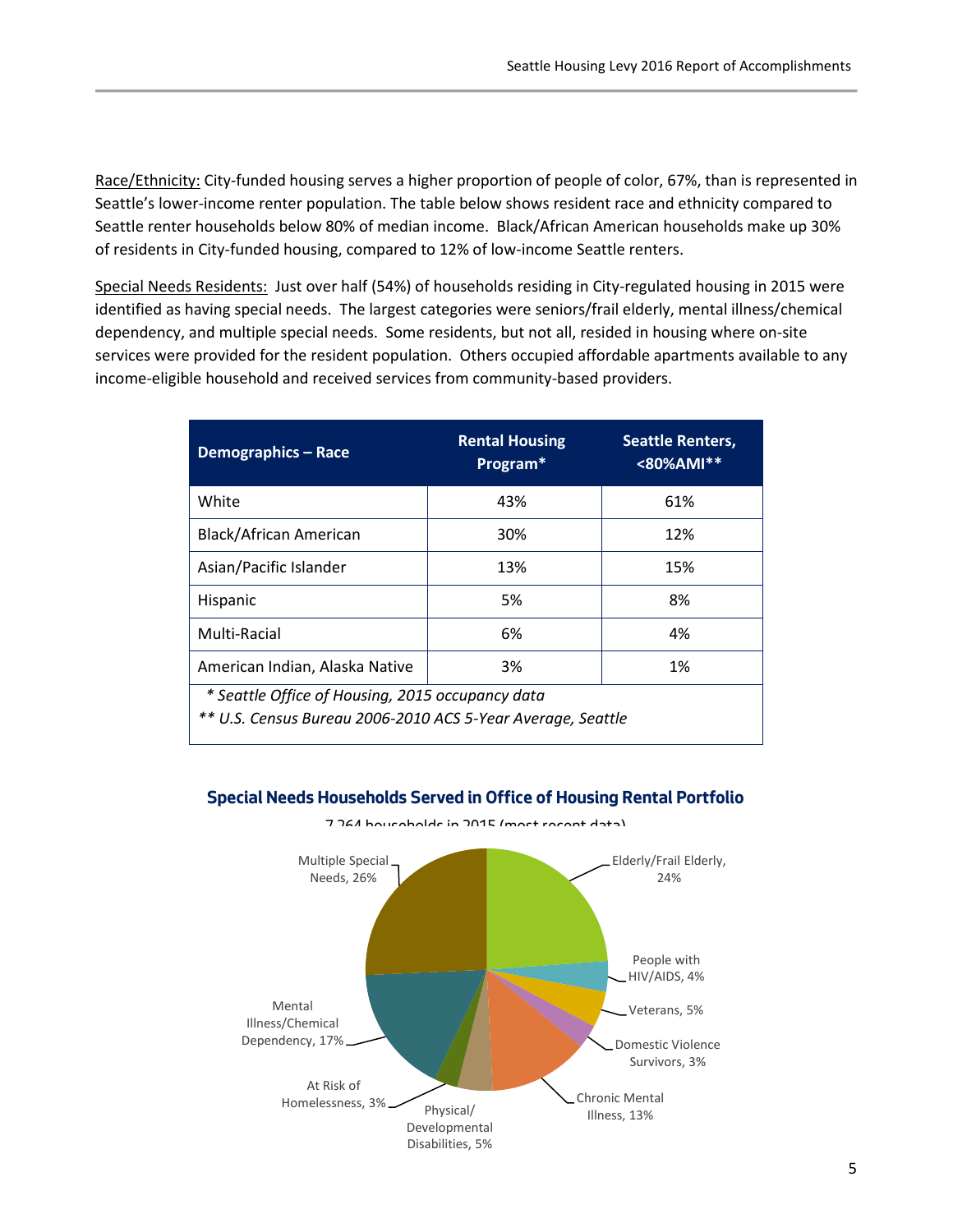

In 2016, the final year of the 2009 Housing Levy, four programs awarded funding. Additional information for each program is provided in the report sections that follow.

## **Rental Production and Preservation Program**

The program awarded \$15.9 million in Levy funds and \$10.9 million in other City housing funds to four housing projects with 343 affordable apartments. Projects included one permanent support housing development for chronically homeless adults, and three projects that will provide a mix of unit sizes and affordability levels, including units set-aside for homeless families.

## **Operating and Maintenance Program**

In 2016, \$1.2 million was awarded to support 13 units within a larger, 76-unit permanent supportive housing project. The project secured significant operating and services funding through the federal McKinney program and King County's Operating, Services and Rental Assistance funding allocation; O&M funding was needed to fill a gap in operating funds.

## **Rental Assistance/Homelessness Prevention Program**

In 2016 the program contracted with seven community based agencies to assist 783 households; 54% of these households had children under age 18. Of the total households assisted, 672 received eviction prevention assistance and 71 were homeless and received rapid rehousing assistance to move into housing after living in their car or on the street.

## **Homebuyer Assistance Program**

The Program committed \$40,000 in Levy funding to assist with resale of four permanently affordable homes at a more affordable price. In addition, 17 homebuyers closed loans on purchase of homes in Seattle, with an average loan amount just exceeding \$36,000. Loans are structed as deferred loans that will be repaid upon resale or refinancing, or loans to assist with purchase of homes that will be retained as permanently affordable for future homebuyers.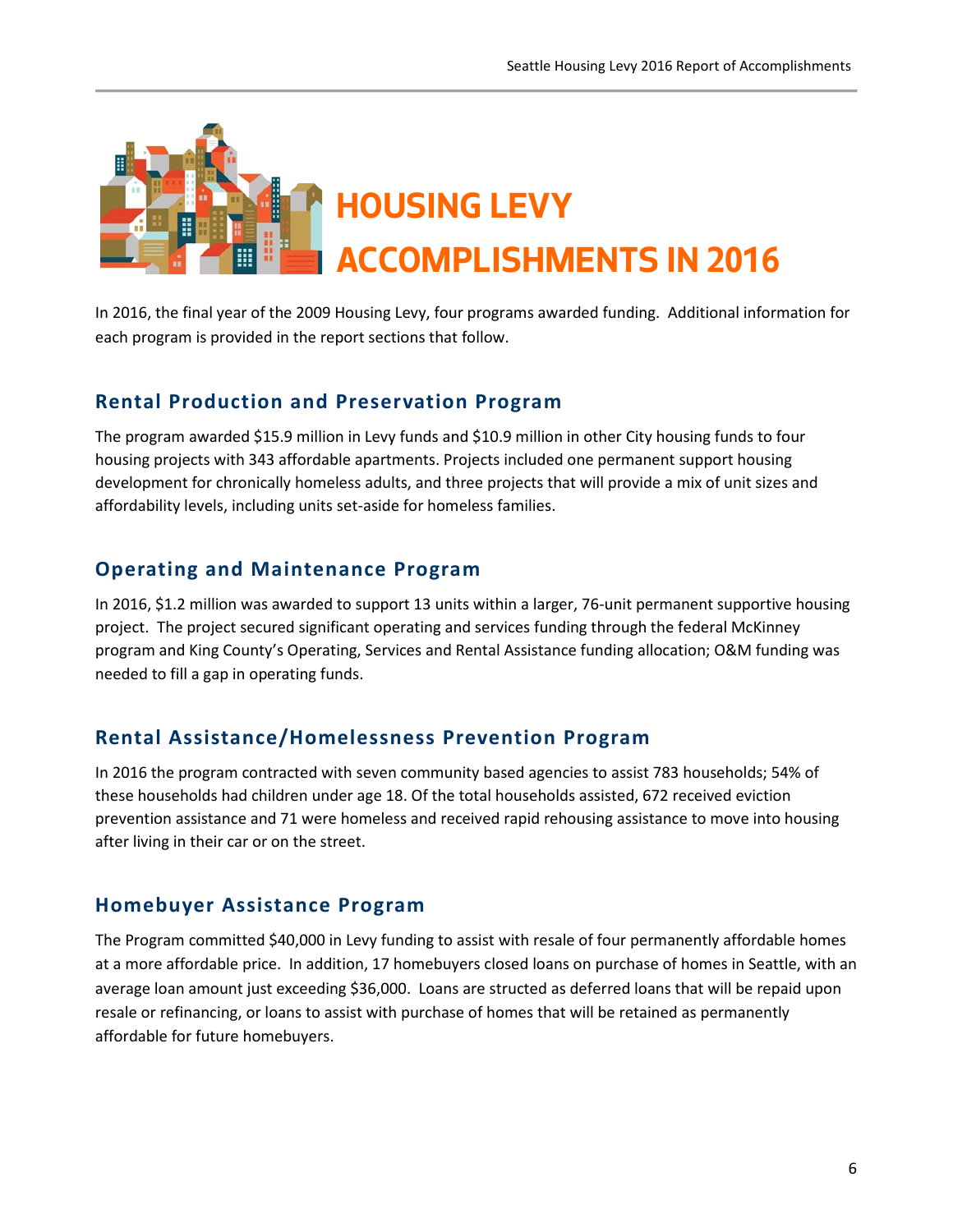# RENTAL PRODUCTION AND PRESERVATION PROGRAM

The largest Levy program provides approximately \$14.7 million annually in capital funds to support development of affordable rental housing. Levy funds serve vulnerable people in communities throughout the city, and leverage other public and private investment for housing development and operations.

 The program funds new construction or acquisition/rehabilitation to preserve housing, and the housing serves eligible residents for a minimum of 50 years. A large proportion of housing provides supportive services for residents with special needs.



 Physical inspections and annual compliance reporting ensures that the housing is well maintained, serves the intended resident population, and is financially viable.

# **2016 Funding Summary**

The Rental Housing Program awarded \$15.9 million in Housing Levy funds and \$10.9 million in other Cityadministered funds to four new Levy projects and one previously funded project. The four new projects contain 343 Levy-funded affordable apartments, plus three units for on-site property managers. Taken together with prior-year funding, these 343 units bring cumulative Levy production to 2,527 units.

The four new Levy projects address several Program priorities:

- Housing for the homeless and people with disabilities: The Downtown Emergency Services Center will provide 98 additional units of supportive housing for homeless single adults with disabling conditions, and the Compass Housing Alliance development includes 12 units for homeless families.
- Housing for low-wage workers and their families: Three projects provide housing for low-wage working people and their families with incomes at 30%, 50% and 60% of the area median. These projects include family-sized housing, including 79 two-bedroom and 16 three-bedroom apartments.
- Housing near transit: All project locations have regular transit service, including Rapid Ride on Aurora Avenue and the new streetcar through Yesler Terrace.

OH funded additional housing development projects in 2016 – two new developments and three reinvestment projects – solely with other City housing funds. In total, over \$46.9 million in City funding will support development of six projects comprising 468 units, as well as reinvestment to rehabilitate three buildings serving primarily homeless adults. This is the second consecutive year with a high volume of funding derived from payments made to OH under the City's incentive zoning (or "bonus") program that allows increased development in exchange for affordable housing contributions. Information about all the housing projects can be found at Seattle.gov/housing.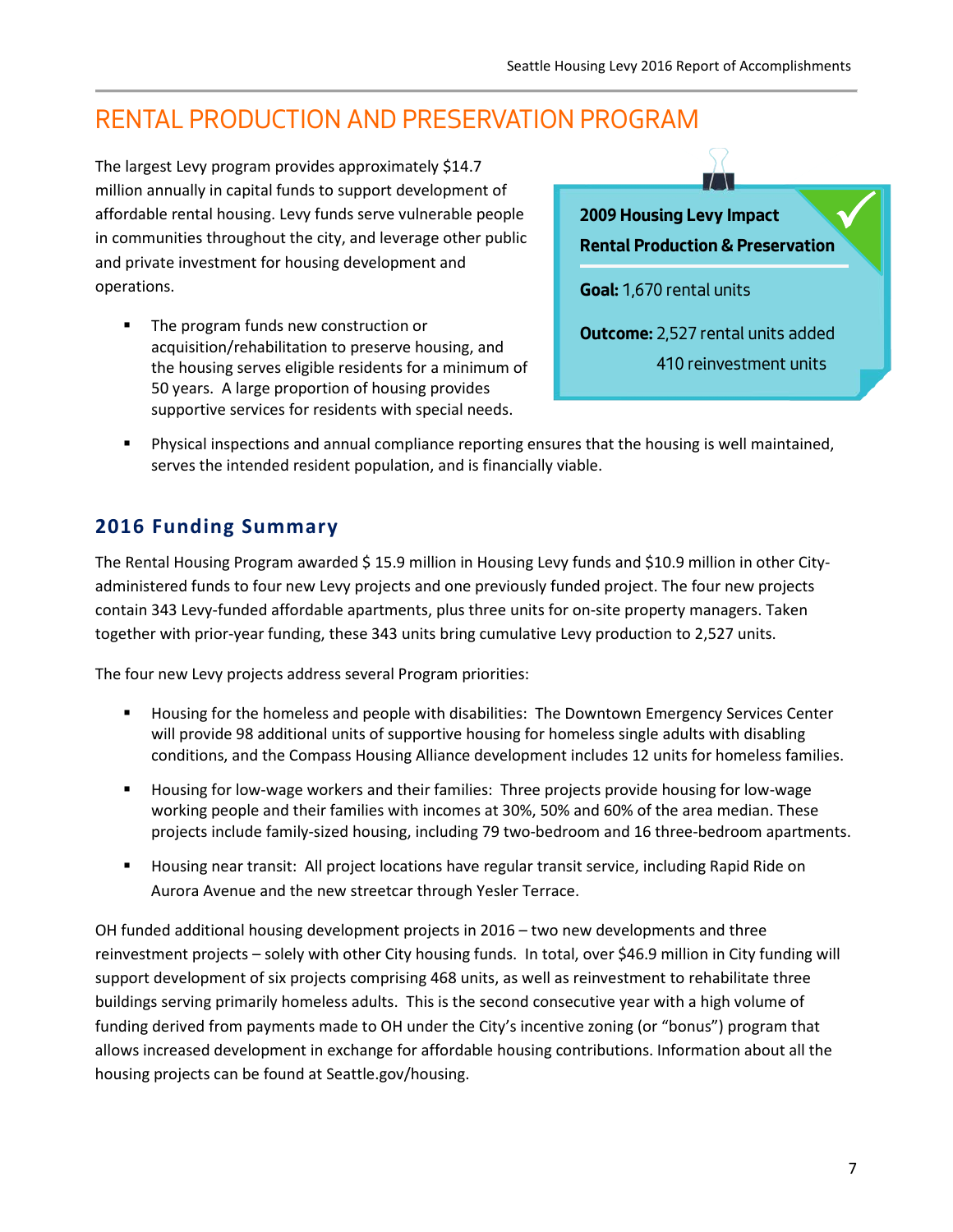| <b>Project Sponsor</b>                                                                                                        |                                                                                                                                                                                                                                                          | <b>Total</b>                  |                      | <b>Capital Funding</b> |                        |
|-------------------------------------------------------------------------------------------------------------------------------|----------------------------------------------------------------------------------------------------------------------------------------------------------------------------------------------------------------------------------------------------------|-------------------------------|----------------------|------------------------|------------------------|
| <b>Project Name</b><br>Location                                                                                               | Project<br><b>Description</b>                                                                                                                                                                                                                            | <b>Funded</b><br><b>Units</b> | Levy<br><b>Units</b> | Levy \$                | <b>Other City</b><br>S |
| <b>Compass Housing Alliance</b><br>Compass Broadview<br>13047 Greenwood Avenue N                                              | New construction of studio, 1-, 2-<br>and 3-bedroom units for low-income<br>families, plus one on-site manager<br>unit. Includes 12 units for families<br>who are homeless.                                                                              | 59                            | 58                   | \$2.74 M               | \$3.9 M                |
| <b>Downtown Emergency</b><br><b>Service Center</b><br>96 <sup>th</sup> and Aurora<br>Supportive Housing<br>937 N. 96th Street | New construction of studio<br>apartments with on-site services for<br>homeless chronically mentally ill<br>residents.                                                                                                                                    | 98                            | 98                   | \$7 M                  | \$0.7 M                |
| <b>Low Income Housing</b><br>Institute<br>Lake City Family Housing<br>12705 30th Avenue NE                                    | New construction of studio, 1-, 2-<br>and 3-bedroom units for low-income<br>families plus one on-site manager<br>unit, on surplus City-owned<br>property, the former Fire Station 39.                                                                    | 70                            | 69                   | \$2.74 M               | \$6.3 M                |
| <b>Seattle Housing Authority</b><br><b>Red Cedar</b><br>888 E. Fir Street                                                     | Yesler Terrace redevelopment with<br>studio, 1-, 2-and 3-bedroom units for<br>low-income families, plus one on-<br>site manager unit. Includes 80 units<br>of replacement housing to be<br>offered to existing or returning<br>Yesler Terrace residents. | 119                           | 118                  | \$3.42 M               | $-0-$                  |
| <b>Total - New Development</b>                                                                                                |                                                                                                                                                                                                                                                          | 346                           | 343                  | \$15.9 m               | \$10.9 m               |

#### **Rental Production and Preservation Program Funding Awards, 2016**

## **Housing Affordability**

Of the housing funded in 2016, 281 of the 343 Levy-funded apartments will serve extremely low-income households with incomes up to 30% of area median income (AMI). The balance will serve individuals and families up to 50% and 60% AMI. The allowable incomes and rents are indexed by household size and adjusted annually.

In total, 60% of the Levy-funded units produced over the seven-year levy are restricted to households with incomes below 30% AMI.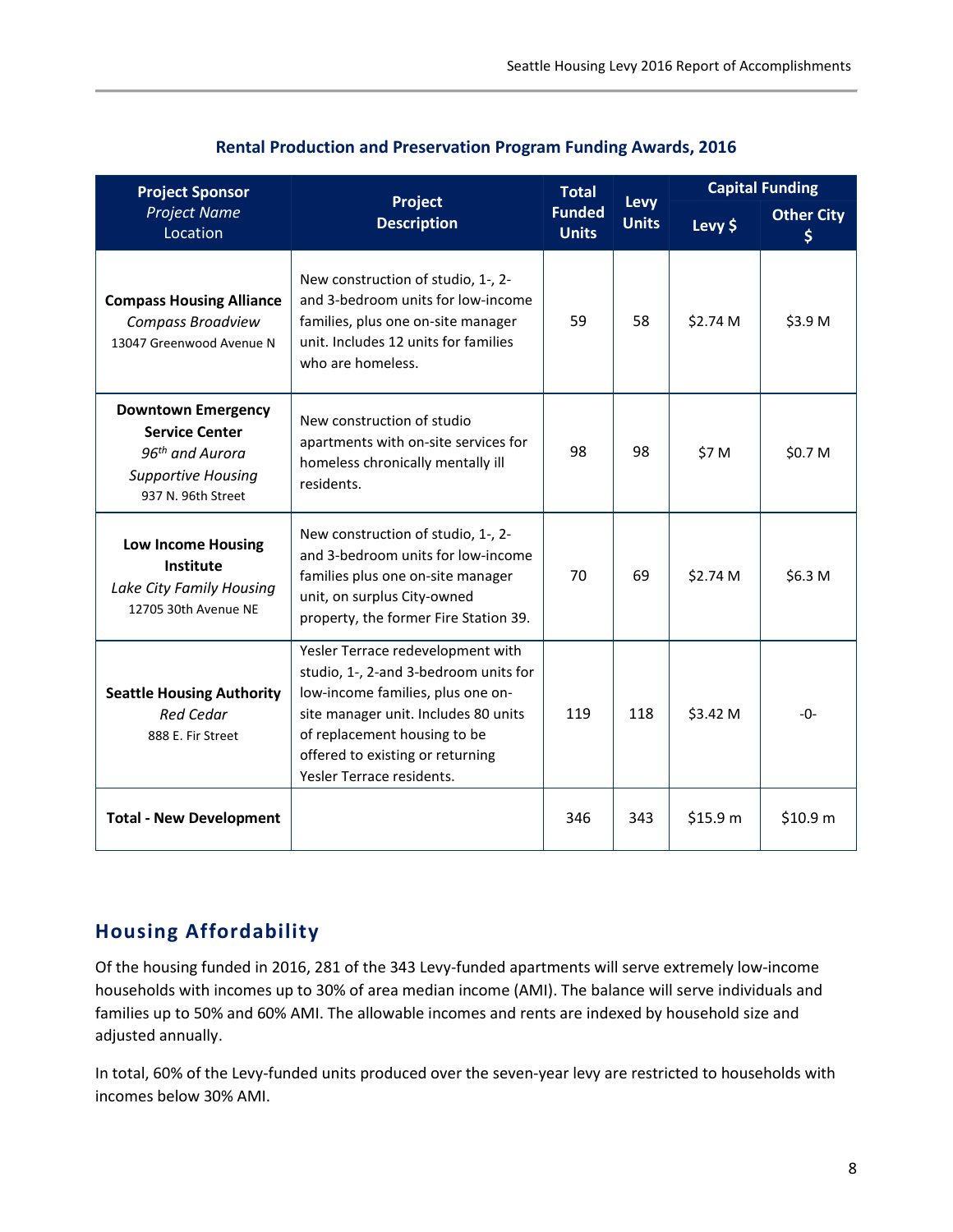The Levy's affordability policy focuses on dollars spent rather than units produced. It requires that at least 60% of program funding must support housing that will serve extremely low-income households at or below 30% AMI. No more than 10% of funding may serve households at 60% to 80% AMI. The remaining funding must support housing serving households at 30% to 60% AMI.

At the completion of Rental Production and Preservation Program, 63% of Levy funding has been committed to housing for extremely low income households, consistent with the affordability policy described above. In recent years, the requirement to invest in housing affordable at 30% AMI has resulted in higher levels of Levy investment per unit; Levy dollars are being used to create deeper affordability by including 30% AMI units in debt-financed projects that traditionally serve higher income households in the 50% and 60% AMI range. This trend may continue in the future.

#### **Selected 2016 Income Levels**

*AMI = Area Median Income*

#### **30% AMI**

\$18,900 for a single person \$24,400 for a three-person family

#### **50% AMI**

\$31,650 for a single person \$40,650 for a three-person family

#### **60% AMI**

\$37,980 for a single person \$48,780 for a three-person family

The following table summarizes the cumulative Levy expenditures at various affordability levels for the 2009 Housing Levy, 2010 through 2016.

| <b>Affordability Level</b> | <b>Affordability Policy</b><br>% of Funds | <b>Funds Awarded</b><br>2010-2016 | <b>Percent of Funds</b><br>Awarded |
|----------------------------|-------------------------------------------|-----------------------------------|------------------------------------|
| 0 - 30% AMI                | At least 60%                              | \$65.3 million                    | 63%                                |
| 31 - 60% AMI               | Up to 40%                                 | $$39.1$ million                   | 37%                                |
| 61 - 80% AMI               | Up to 10%                                 |                                   | 0%                                 |

#### **Funds Awarded by Income Levy Served, 2010 - 2016**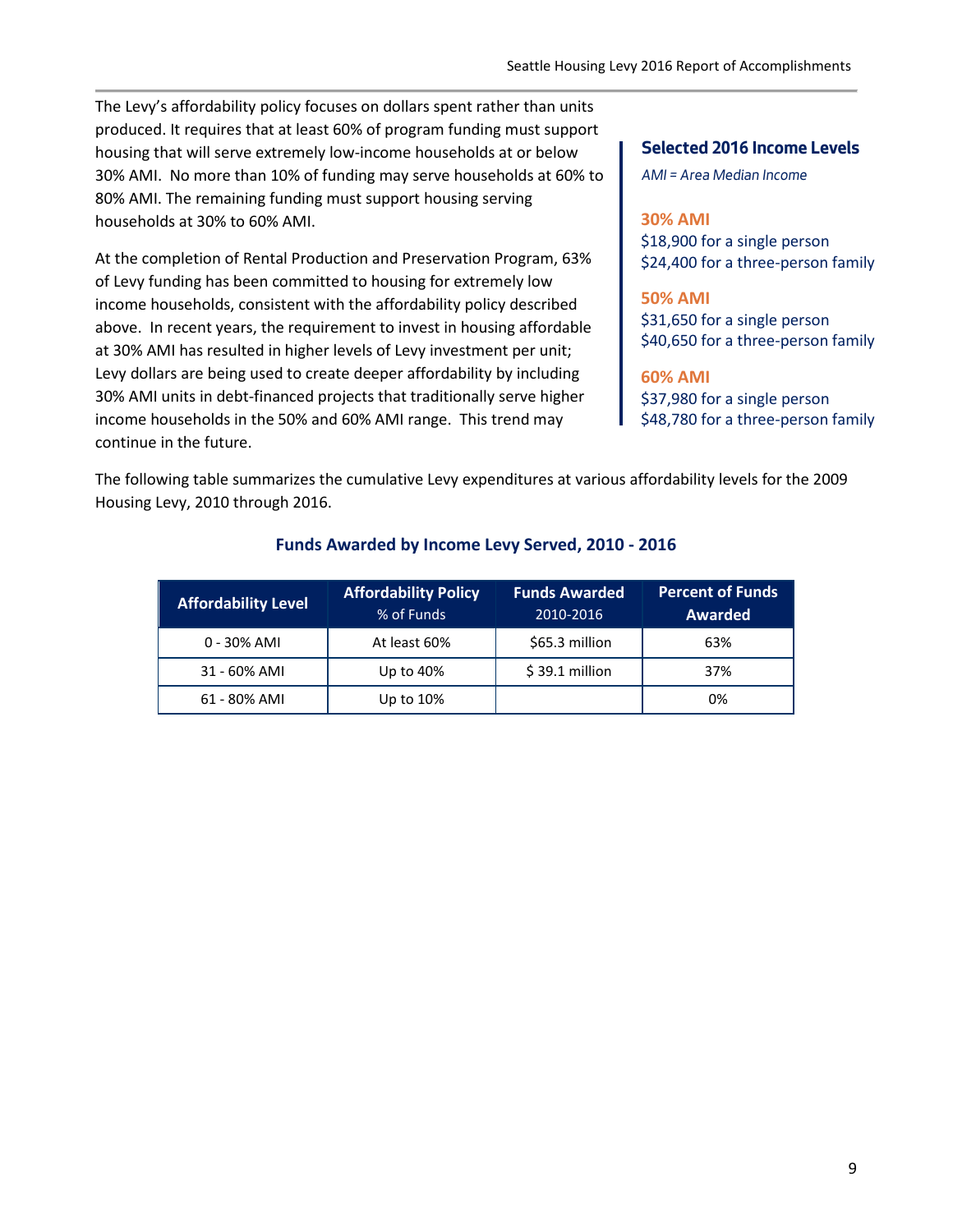# **Housing Project Location, Size and Unit Mix**

The new housing developments funded this year include three in North Seattle, an area of the City with relatively fewer City-funded housing developments. The one supportive housing project serving chronically homeless adults is entirely studio apartments; the other three developments have a combination of studios and one-, two-, and three-bedroom apartments for individuals and families. Twenty-eight percent of units are family-sized (2+ bedrooms) compared with 24% family-sized units in OH's overall rental housing portfolio.

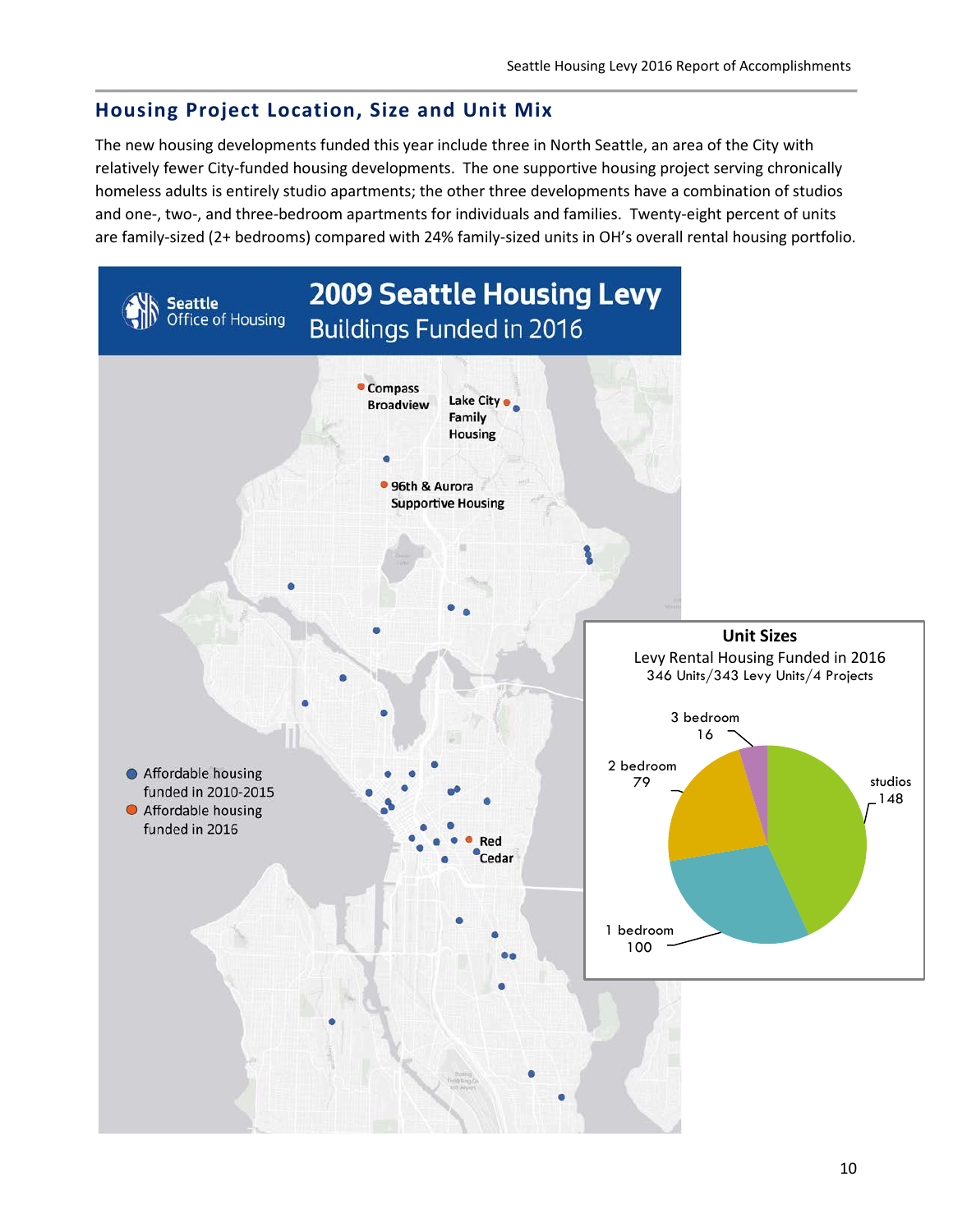# **Capital Funds Leveraged**

The success of the Rental Housing Program depends on leverage of other public and private funds. Securing other capital sources is always challenging, and City staff works closely with the State, County, Housing Finance Commission and other funding partners to align funding priorities whenever possible.

The following chart show the major sources of capital funds invested in 2016's four Levy projects. The \$26.8 million in Levy and other City funding awarded to the four housing developments will secure an estimated \$109.2 million in non-City capital sources – resulting in \$136 million in total capital investment in low-income housing development. Tax credit equity investment by private sector investors continues to be the largest source of funding by far, contributing an estimated \$65 million. This equity investment is particularly critical to housing serving extremely low income residents. In addition, private sector lending is a significant source for housing developments able to support mortgage debt.

The 2016 funding includes an unusually large proportion of owner contribution due to Seattle Housing Authority's reinvestment in Yesler Terrace redevelopment. The State Housing Trust Fund had limited funds available in 2016, however Seattle projects were able to secure \$3 million in State capital funding.



#### **Capital Funds Leveraged**

Levy Rental Projects Funded in 2016 346 Total Units / 343 Levy Units / 4 Projects

#### \*City Incentive Zoning/Bonus funds and Federal HOME and CDBG funds administered by the Office of Housing

## **2016 Highlights**

- City funds leveraged \$4 for each City dollar invested
- Private equity through federal tax credits is the most significant source
- City Bonus funds fees paid by developers using land use incentives – at high level for second year
- Percentage of bank/bond debt higher than historic levels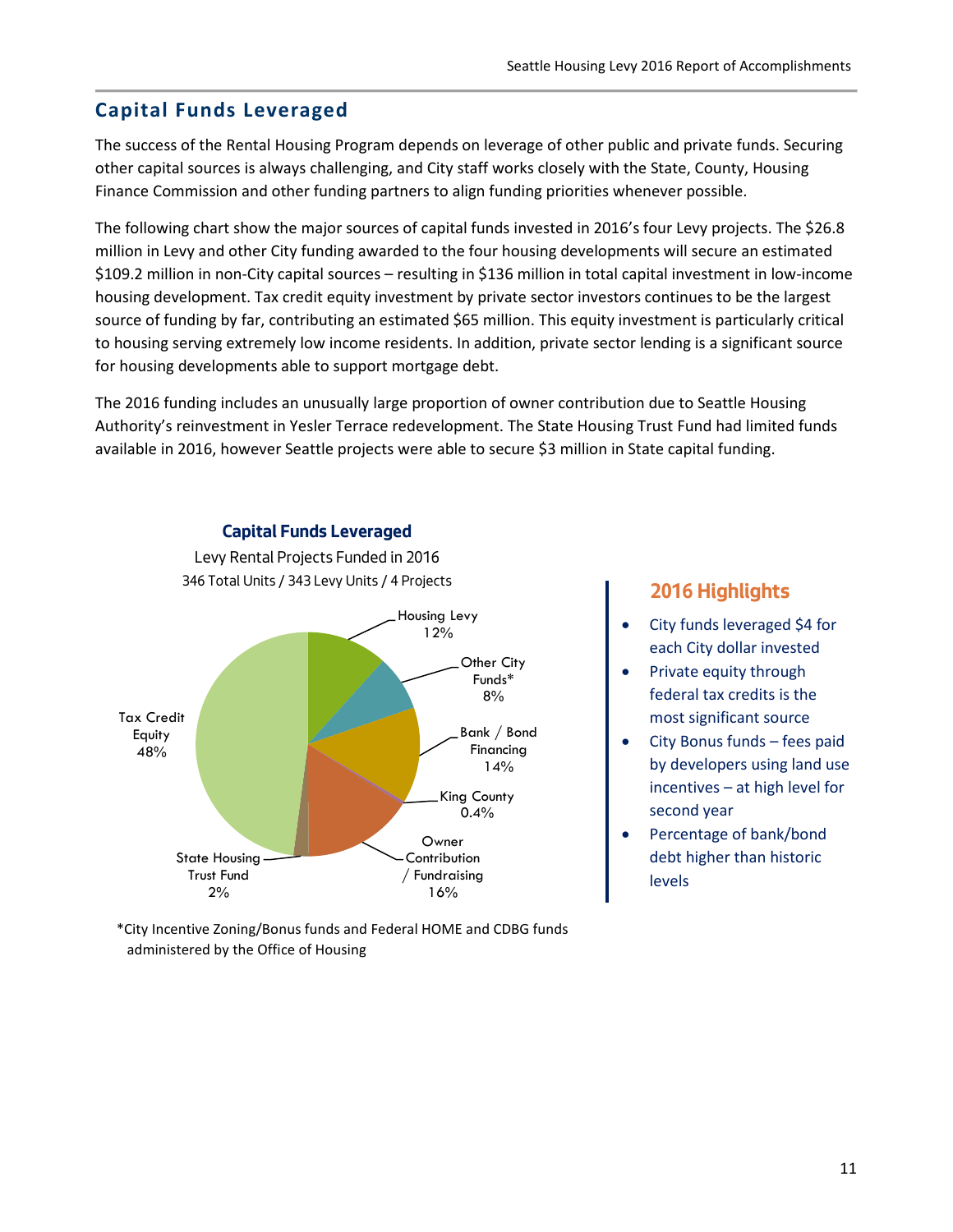# ACQUISITION & OPPORTUNITY LOANS

Acquisition & Opportunity (A & O) Loans were designed to respond to opportunities in a slower economic environment in the first years of the Levy. They provided short-term financing for strategic acquisition of sites for low-income rental or homeownership housing development. The loans are repaid with permanent project financing, using City and non-City sources, producing housing with long-term affordability.



- **Funding was prioritized for projects with a low** acquisition cost and/or projects expected to leverage significant capital, operating or services funding. Acquisition financing was critical to achieving cost savings or leverage.
- Preference was given to development in high-capacity transit station areas and acquisition/rehabilitation of existing buildings.

#### **Available Funding**

The Levy authorized up to \$6.5 million at any one time for A & O Loans, using funds from other Levy programs not yet needed for planned projects. In addition, the City Council authorized up to \$5 million in short-term lending using the fund balance of the Operating & Maintenance (O & M) Program from prior housing levies. Loans were made throughout the year to enable sponsors to acquire properties when they became available.

# **Program Completion in 2012**

Over three years, the A & O Loan program provided short-term acquisition loans for nine projects -- seven rental housing developments and two homeownership projects. By 2012, the A & O Loans program had achieved its goals and OH recommended that funds revolve back to Levy programs to be used for permanent financing. City Council authorized the Rental Housing and Homebuyer programs to continue provide shortterm acquisition loans on a limited basis.

The A & O Loan program stopped making new loans in 2012. All nine A & O Loans have been repaid and the projects are completed and occupied.

| Year  | <b>Projects/Units</b> | <b>A&amp;O</b> Loans<br>(2009 Levy) | <b>Bridge Loans</b><br>(Levy O&M) |
|-------|-----------------------|-------------------------------------|-----------------------------------|
| 2010  | 4 projects/212 units  | \$2.3 million                       | \$1.6 million                     |
| 2011  | 1 project/66 units    |                                     | \$800,000                         |
| 2012  | 4 projects/172 units  | \$5.6 million                       |                                   |
| Total |                       | \$7.9 million                       | \$2.4 million                     |

#### **Levy A & O and Bridge Lending 2010 – 2012**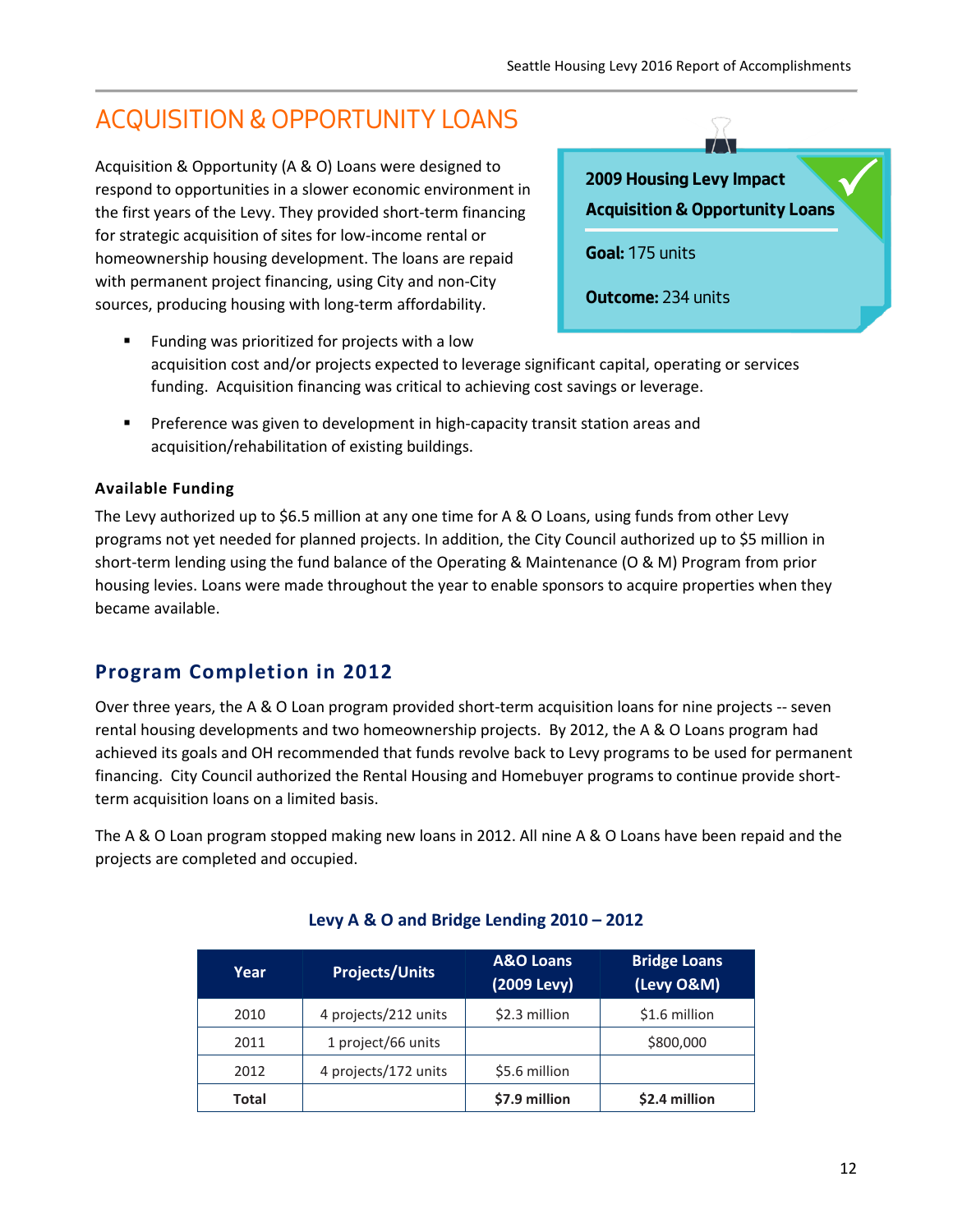# OPERATING & MAINTENANCE PROGRAM

The Operating & Maintenance (O & M) Program provides annual subsidies for buildings that serve extremely low-income and formerly homeless residents who pay very low rents. Levy funds and other critical operating subsidies help ensure the housing is well maintained and financially viable.

 Funds are awarded to housing that has received Levy capital funds and will serve residents below 30% of median



- income. Funding is typically provided one or two years after capital funding, matched with other funding for building operations and resident services.
- Projects receive a 20-year operating support commitment. Funds are allocated each year to fill the gap between project income and expenses, up to a maximum of \$2,500 per unit per year, with adjustments for inflation.

## **Operating Support Using Seattle Housing Authority Section 8 Vouchers**

The largest source of operating funds is 500 vouchers SHA has committed to the Housing Levy. Projects that receive 2009 Levy capital funding may apply for vouchers when the project will be ready for occupancy within a year. To date, 464 of the 500 Section 8 vouchers committed to current Levy have been awarded and the remaining 34 vouchers are expected to be awarded in 2017. SHA allocates additional vouchers to Levyfunded replacement housing at Yesler Terrace.

# **Levy Funding Commitments, 2010 - 2016**

O&M applications are reviewed through the King County Operating, Rent Assistance and Services (ORS) funding round, which allows strategic allocation of a range of federal and local sources as projects come on line. In 2106, Estelle Supportive Housing received O&M funds along with other sources; O&M funds will support 13 units within the 76-unit building, filling a funding gap. Over 7 years, O&M funds were awarded to four projects with a total of 220 O&M supported units. The following table shows the major sources of operating and services funding leveraged by Levy capital and O&M investment.

| Project                                                                 | <b>O&amp;M</b><br><b>Units</b> | <b>O&amp;M</b> funding                         | <b>Other operating</b><br>and services sources* |
|-------------------------------------------------------------------------|--------------------------------|------------------------------------------------|-------------------------------------------------|
| <b>Cottage Grove Supportive Housing</b>                                 | 66                             | \$70,000 in first year                         | McKinney (\$500,000/year)                       |
| Downtown Emergency Service Center                                       |                                | \$2m 20-year est.                              | King County MIDD, United Way                    |
| <b>Caroline W Apartments</b>                                            | 44                             | \$110,000 in first year                        | King County MH (\$264,240/year)                 |
| <b>Community House Mental Health</b>                                    |                                | \$3.3m 20-year est.                            | State O&M                                       |
| <b>Interbay Supportive Housing</b><br>Downtown Emergency Service Center | 97                             | \$215,820 in first year<br>\$6.7m 20-year est. | McKinney (\$940,000/year)                       |
| <b>Estelle Supportive Housing</b>                                       | 13 O&M                         | \$32,500 in first year                         | McKinney (\$809,175/year)                       |
| Downtown Emergency Service Center                                       | (76 total)                     | \$1.2m 20-year est.                            | King County (\$220,000/year)                    |

\*First year funding estimate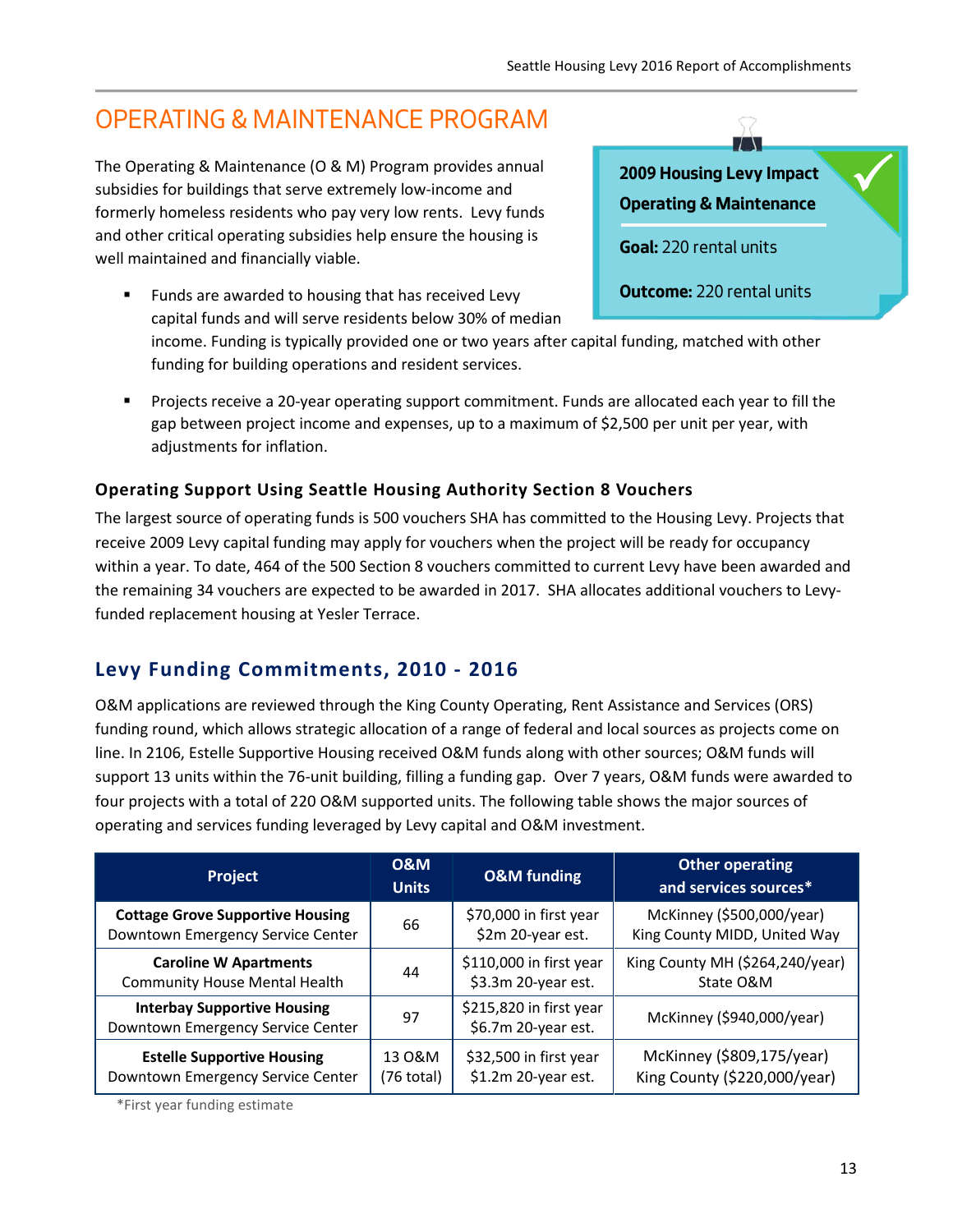# RENTAL ASSISTANCE PROGRAM

The Rental Assistance Program funds homeless prevention and housing stabilization programs administered by the Seattle Human Services Department (HSD). The program serves families and individuals who are at risk of homelessness or experiencing homelessness. Beginning in 2012, approximately \$849,000 was available annually. The program goal was to assist 605 households annually and evaluate their housing stability six months after rental assistance ends.



- The program provides short-term (one to three months) or medium-term (up to six months) rental assistance for households with incomes up to 50% area median income (AMI) who are at imminent risk of eviction and homelessness. Levy funding is used for rent assistance, security and/or utility deposits, move in costs, and rental and utility arrears. Levy funding is matched with other City funding for case management services.
- People needing assistance call 2-1-1 and are referred to one of seven participating agencies: Interim Community Development Association, Muslim Housing Services, Neighborhood House, Solid Ground, Wellspring Family Services, YMCA of Greater Seattle, and YWCA Seattle-King-Snohomish Counties

# **2016 Funding Summary**

Levy funds totaling \$994,555 were expended by community-based agencies to provide rental assistance through eight unique programs. The homelessness prevention and rapid rehousing provider agencies offer rich culturally and linguistically relevant services, target services to underserved communities and communities with emerging needs, and provide specialized programs for a range of household types, including young adults, families with children, and single adults. The agency staff came together for quarterly provider meetings to exchange ideas, information, and best practices.

In 2016, the programs achieved these milestones:

- 743 households received at least one form of financial assistance, including 398 households with children. Financial assistance included emergency rent and utility assistance needed to prevent evictions as well as security deposit and credit check fees to help homeless families transition into housing. Levy-funded assistance averaged \$1,336 per household.  $1$
- 672 households received eviction prevention assistance, and 71 homeless households received rapid rehousing assistance to move into housing after living in their car or on the street.
- Of the households eligible for a six-month follow-up, 76% were contacted and confirmed to be in stable housing six months after rent assistance ended.<sup>2</sup>

*<sup>1</sup> The programs served an additional 183 households in 2016 compared to 2015; the assistance needed to stabilize housing was reduced by \$440 per household.*

*<sup>2</sup> Based on 483 households eligible for the six-month housing stability follow up during 2016. Agencies were able to contact and confirm housing stability of 369 households.*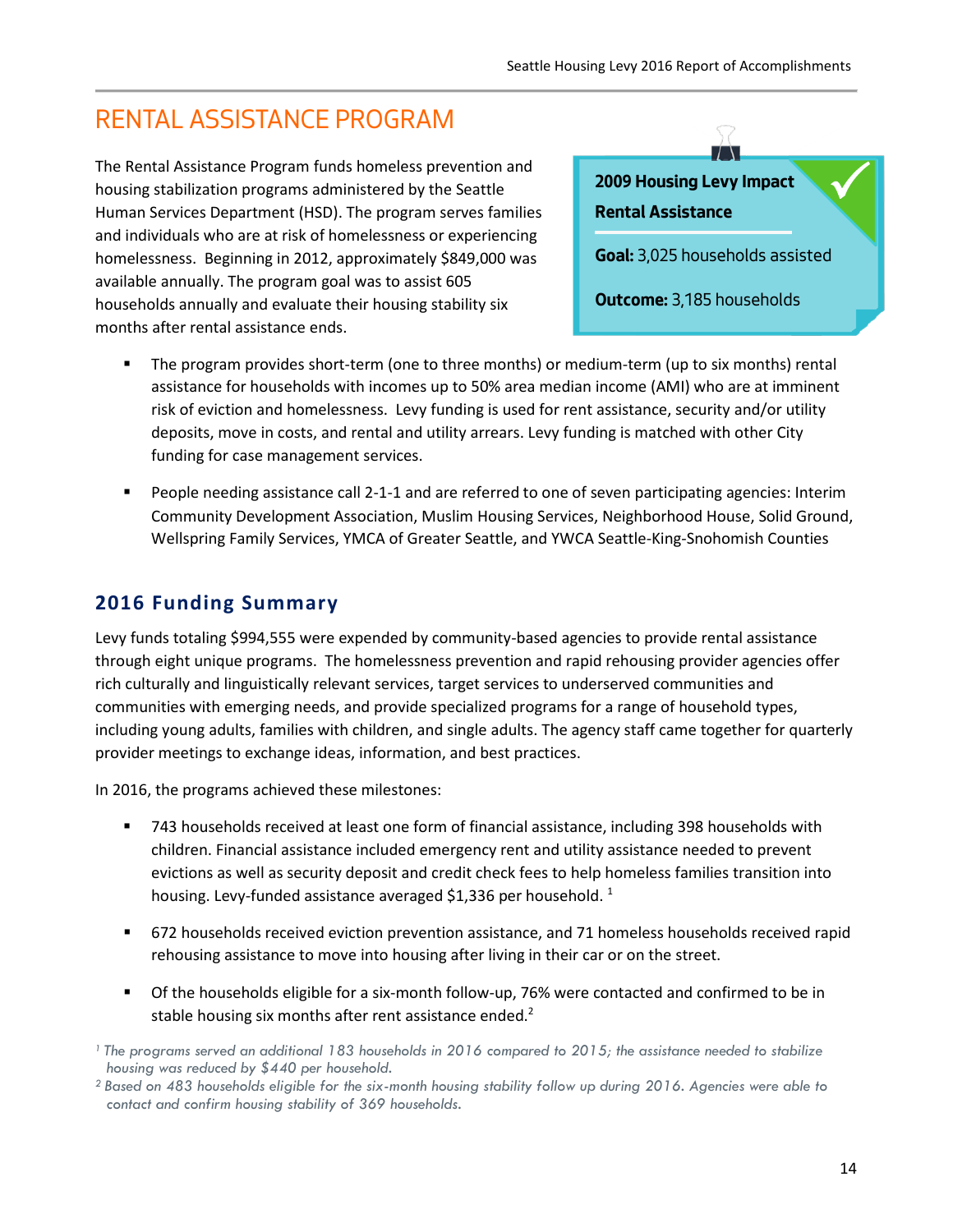Rental Assistance Program activity and performance are monitored with the region's Homelessness Management Information System, Clarity, including demographic information regarding households receiving assistance.

#### **Households Receiving Financial Assistance**

#### **to Prevent Eviction or Enter Housing, 2016**

743 Households with 1,792 Individuals

| <b>Client Characteristics</b>                            | <b>Percent of Total</b> |
|----------------------------------------------------------|-------------------------|
| Extremely low income (below 30% AMI)                     | 89%                     |
| Households with children 0-17 years                      | 54%                     |
| People of color/ethnic minority individuals <sup>1</sup> | 84%                     |
| Disabled individuals <sup>2</sup>                        | 38%                     |

*<sup>1</sup> Race/ethnicity data were available for 621 unduplicated individuals. The balance of households were White or did not report race/ethnicity.*

*<sup>2</sup> Disability data were available for 743 unduplicated individuals. Source: Clarity HMIS*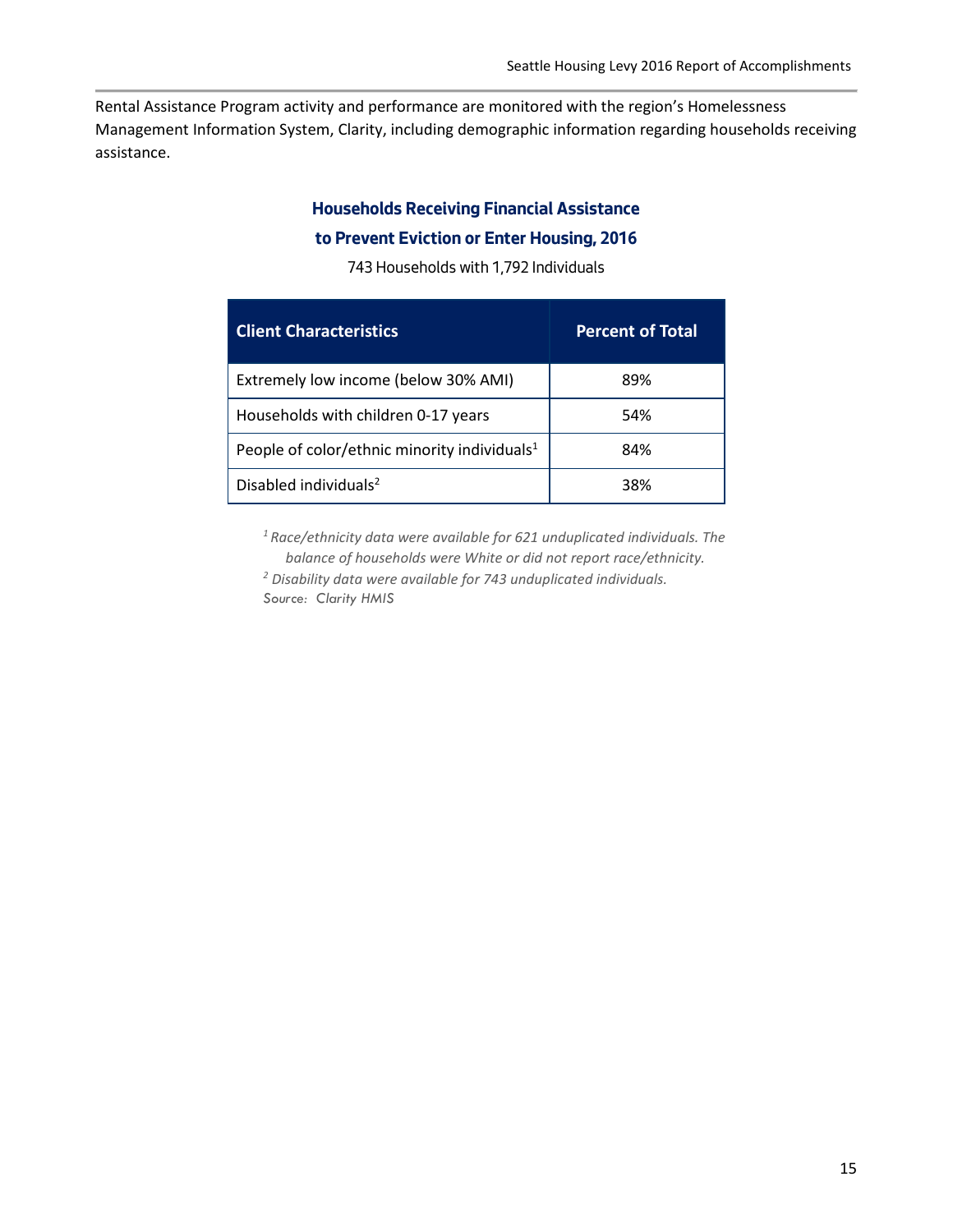# HOMEBUYER PROGRAM

The Homebuyer Program creates affordable homeownership opportunities through low-interest deferred loans to first-time homebuyers and loans to nonprofits. Eligible homebuyers may purchase a single family home, townhome or condominium anywhere in Seattle. Approximately \$1.3 million in new funding is available annually, plus any loan repayments from the current or prior housing levies.

# **2009 Housing Levy Impact Homebuyer Assistance**

**Goal:** 180 homebuyer purchases

 $\bigcirc$  $\top$ 

**Outcome:** 191 homes (projected)

- Homebuyers with income up to 80% of median income may apply for assistance through nonprofit housing agencies, participating lenders, and housing developers that have received City funds.
- The program provides deferred loans up to \$45,000, or up to \$55,000 for households below 60% of median income, depending on each borrower's need. Borrowers may receive larger loans, up to \$70,000, if City funds are pooled with other subsidies and the average City subsidy is no greater than \$45,000 per buyer.
- Loans are repaid upon resale or refinancing, providing revolving funds for additional homebuyer loans, or are invested in homes that will remain affordable in perpetuity.

# **2016 Funding Commitments**

The Office of Housing awarded \$40,000 in Levy funds in 2016 to Homestead Community Land Trust to facilitate resale of four townhomes. The townhomes were developed on surplus City property with down payment subsidy of \$45,000 to each of the initial buyers. The townhomes are now part Homestead's portfolio of permanently affordable homes. The award of an additional \$10,000 per home will enable resale to a lower income first time homebuyer, and ensure that future low-income homebuyers will have an opportunity to acquire them at an affordable price.

With 2016 funding awards, a total of \$7.7 million has been awarded to lending programs. These programs assisted 161 households to date to purchase a home, and an estimated 30 additional purchasers will be assisted in the coming months with Levy funds awarded to programs. Combined, these home purchases exceed the Levy goal of 180 home purchases.

Approximately \$4.8 million remains available which will be carried forward for home purchase loans and other Levy Homeownership programs authorized in the 2016 Housing Levy. This amount includes unspent funds from the Homebuyer Assistance Program as well as funds from Levy loans that were repaid due to sale or refinance of the home (known as program income). Program income grew in recent years, due primarily to home owners refinancing in a low-interest rate market. The Homebuyer Program received approximately \$3.1 million in loan repayments from 2010 to 2016 from loans made with Levy sources.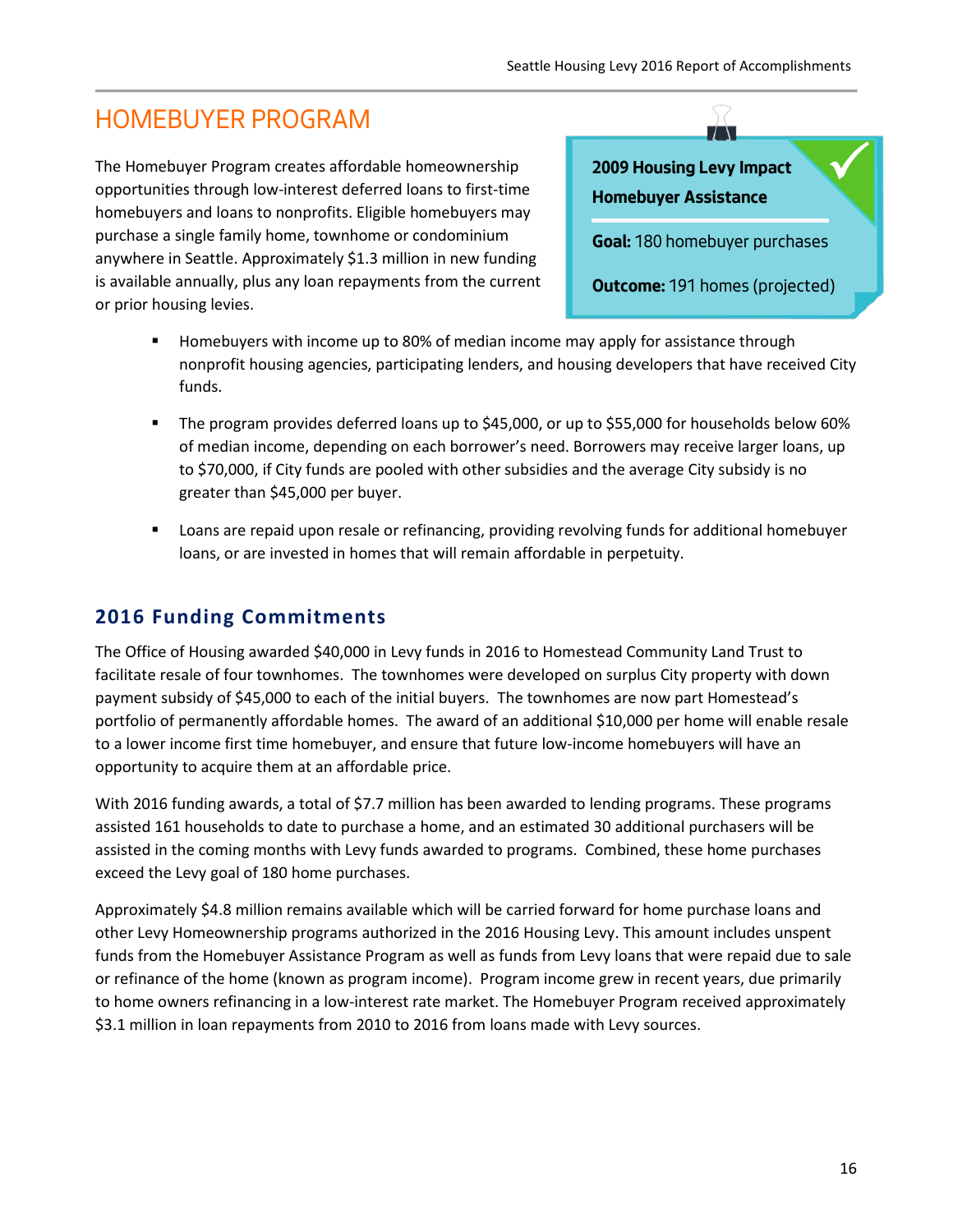## **2016 Home Purchases**

In 2016, 17 buyers purchased their first home using Levy funds awarded in 2015 or prior years, including Levy program income from prior loan repayments. The average Levy loan amount was \$36,108. Five buyers had household incomes below 60% AMI, and the remaining 12 buyers had incomes in the 61-80% AMI range. In the past two years the pace of closings has slowed (averaging 15 closings annually in 2015-2016 versus 23 buyers in 2014) as rising home prices have made it difficult for low-income buyers to find an affordable house even with a deferred down payment assistance loan.

## **Demographics of Homebuyers, 2010 - 2016**

As with other Levy programs, the Homebuyer Assistance Program provides resources that help address economic and racial disparities in housing. The program requires homebuyers to participate in homeownership education that helps to understand the home buying process and plan for long-term success. Outreach and counseling assist renter households to learn about the program and how to access the funding.

At the completion of the 2009 Housing Levy, the Homebuyer Program assisted a little over 300 buyers to purchase their first home using Housing Levy funds and other City-administered sources. In addition to providing ownership opportunity to lower-income households, the program served a higher proportion of people of color than among homeowner households in Seattle.

| Demographics -<br>Race                                                                              | Homebuyer<br>Program* | <b>Seattle</b><br>Homeowners** |  |  |
|-----------------------------------------------------------------------------------------------------|-----------------------|--------------------------------|--|--|
| White                                                                                               | 57%                   | 80%                            |  |  |
| Black/African<br>American                                                                           | 18%                   | 3%                             |  |  |
| Asian/Pacific Islander                                                                              | 20%                   | 12%                            |  |  |
| Hispanic                                                                                            | 3%                    | 3%                             |  |  |
| Multi-Racial                                                                                        | 1%                    | 2%                             |  |  |
| American Indian,<br>Alaska Native                                                                   | $< 1\%$               | $< 1\%$                        |  |  |
| *2010-2016 Homebuyer loans, Seattle Office of Housing<br>** U.S. Census Bureau ACS 2014 1-Year data |                       |                                |  |  |

**Households Purchasing with Homebuyer Loans, 2010 - 2016**  By Income (all City fund sources)

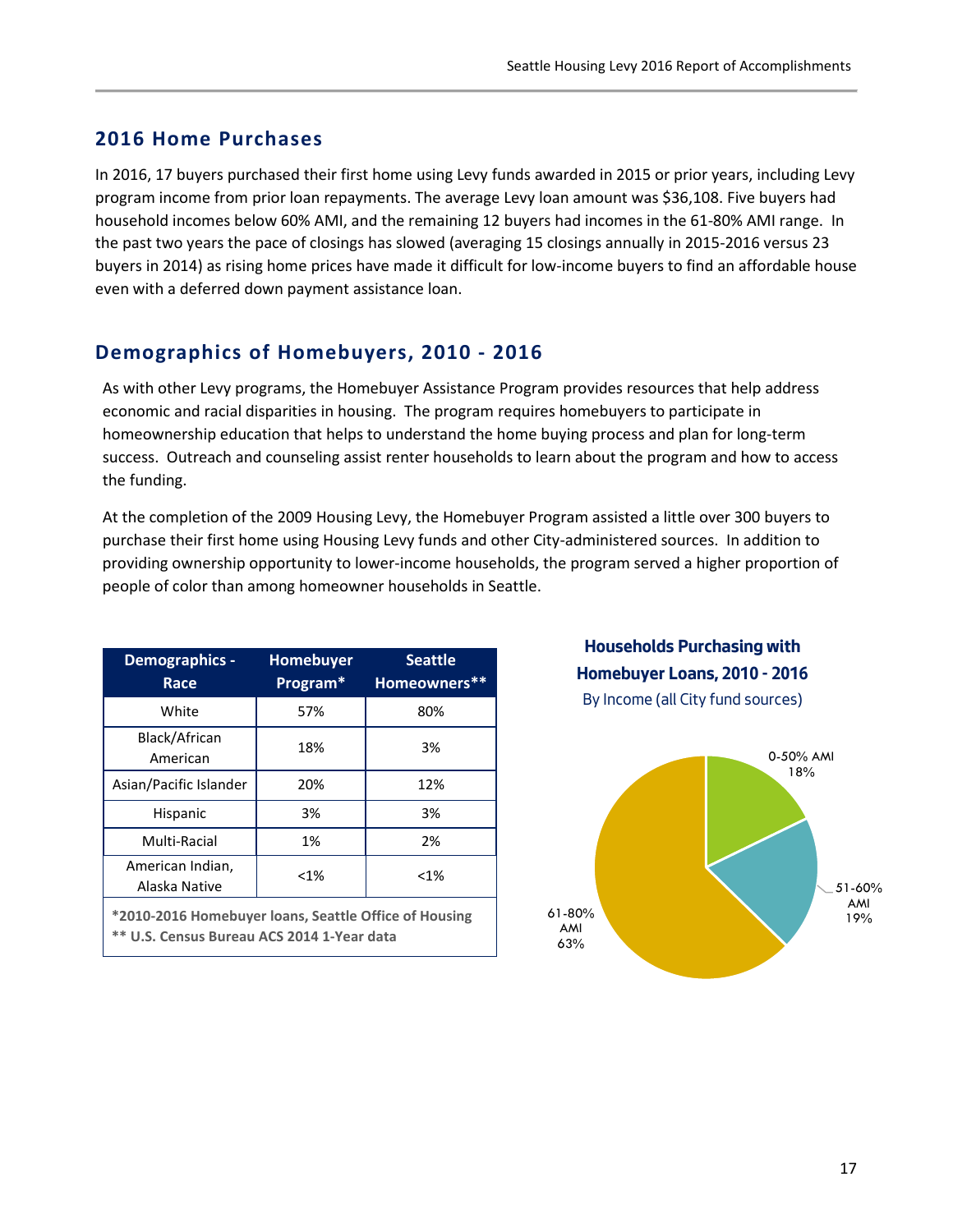# LEVY FUNDING POLICIES AND ADMINISTRATION

# **Administrative and Financial Plan**

Housing Levy programs are guided by policies in the Levy Administrative and Financial Plan adopted by the City Council every two years. The A & F Plan is prepared by the Seattle Office of Housing, with the participation of the Seattle Department of Human Services and the Housing Levy Oversight Committee, and the involvement of community members and stakeholders for each of the Levy programs.

# **Allocation of Levy Funds**

All Levy programs award funds through a competitive application process. The Rental Production & Preservation funds are made available via a Notice of Fund Availability (NOFA) along with other housing funds administered by OH, in coordination with other local and statewide funders. Applicants are often nonprofit housing developers, sometimes in partnership with agencies that provide supportive services. Organizations that receive Levy funds commit to provide below-market-rate housing to low-income households for at least 50 years.

Acquisition & Opportunity Loans were available in 2010 through 2012. Unlike other Levy programs, applicants submitted project proposals on a rolling basis rather than a set deadline, enabling project sponsors to take advantage of market opportunities. This highly competitive program required that applicants and projects meet additional selection criteria. As these short-term loans were repaid, funds were made available as permanent financing via the other Levy programs.

Levy Operating & Maintenance Funds are made available in a combined NOFA led by King County along with other sources that support building operations, rental assistance, housing-based services and other housing assistance. This coordinated funding approach helps to maximize the operating and services funding that can be secured, enabling Levy-funded housing to serve extremely low-income and homeless people.

Rental Assistance funds are administered by the Seattle Human Services Department, which selects service providers via a Request for Investment process. These agencies assist households who are homeless or at risk of homelessness by providing housing stability services and making rent assistance payments directly to the housing owner.

Levy Homebuyer funds are awarded through a competitive process to housing development projects and/or mortgage lending programs. First-time homebuyers apply for purchase assistance loans through the selected lenders and nonprofit partners.

# **Housing Levy Oversight Committee**

A Housing Levy Oversight Committee is appointed by the Mayor and City Council to monitor the progress of Levy programs. The Oversight Committee reports to the Mayor and Council and the public regarding program accomplishments, and makes recommendations for policy changes in the Administrative and Financial Plan. The Oversight Committee typically meets quarterly and is staffed by the Office of Housing.